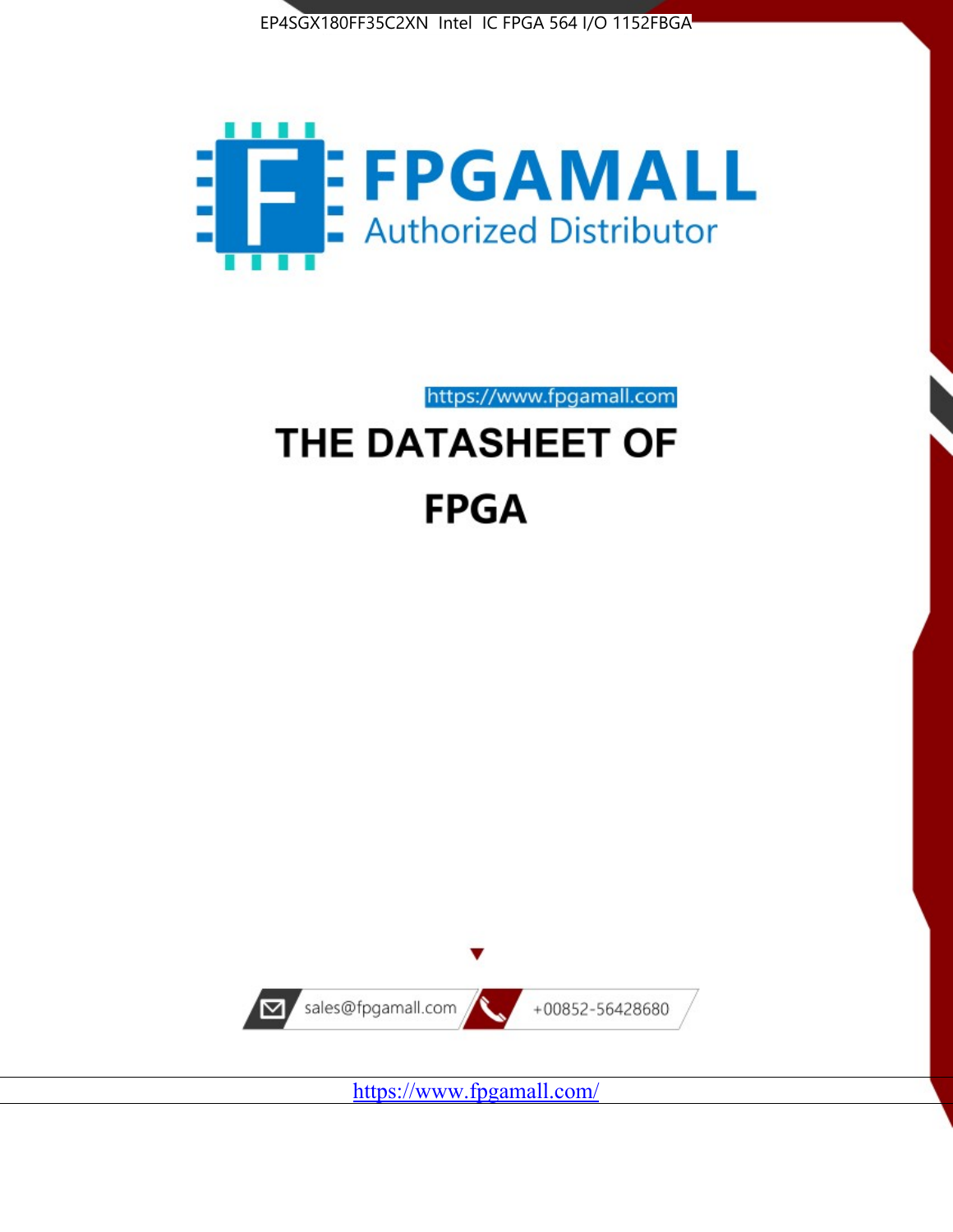EP4SGX180FF35C2XN Intel IC FPGA 564 I/O 1152FBGA



# **1. Overview for the Stratix IV Device Family**

**SIV51001-3.5**

Altera® Stratix® IV FPGAs deliver a breakthrough level of system bandwidth and power efficiency for high-end applications, allowing you to innovate without compromise. Stratix IV FPGAs are based on the Taiwan Semiconductor Manufacturing Company (TSMC) 40-nm process technology and surpass all other high-end FPGAs, with the highest logic density, most transceivers, and lowest power requirements.

The Stratix IV device family contains three optimized variants to meet different application requirements:

- Stratix IV E (Enhanced) FPGAs—up to 813,050 logic elements (LEs), 33,294 kilobits (Kb) RAM, and 1,288 18 x 18 bit multipliers
- Stratix IV GX transceiver FPGAs—up to 531,200 LEs, 27,376 Kb RAM, 1,288 18 x 18-bit multipliers, and 48 full-duplex clock data recovery (CDR)-based transceivers at up to 8.5 Gbps
- Stratix IV GT—up to 531,200 LEs, 27,376 Kb RAM, 1,288 18 x 18-bit multipliers, and 48 full-duplex CDR-based transceivers at up to 11.3 Gbps

The complete Altera high-end solution includes the lowest risk, lowest total cost path to volume using HardCopy® IV ASICs for all the family variants, a comprehensive portfolio of application solutions customized for end-markets, and the industry leading Quartus® II software to increase productivity and performance.

For information about upcoming Stratix IV device features, refer to the *Upcoming [Stratix IV Device Features](http://www.altera.com/literature/hb/stratix-iv/uf01001.pdf?GSA_pos=2&WT.oss_r=1&WT.oss=upcoming)* document.

f For information about changes to the currently published *Stratix IV Device Handbook*, refer to the *[Addendum to the Stratix IV Device Handbook](http://www.altera.com/literature/hb/stratix-iv/stx4_siv54002.pdf)* chapter.

This chapter contains the following sections:

- "Feature Summary" on page 1–2
- "Architecture Features" on page 1–6
- "Integrated Software Platform" on page 1–19
- "Ordering Information" on page 1–19

@ 2016 Altera Corporation. All rights reserved. ALTERA, ARRIA, CYCLONE, HARDCOPY, MAX, MEGACORE, NIOS, QUARTUS and STRATIX words and logos are trademarks of Altera Corporation and registered in the U.S. Patent and Trademar



Stratix IV Device Handbook Volume 1 January 2016

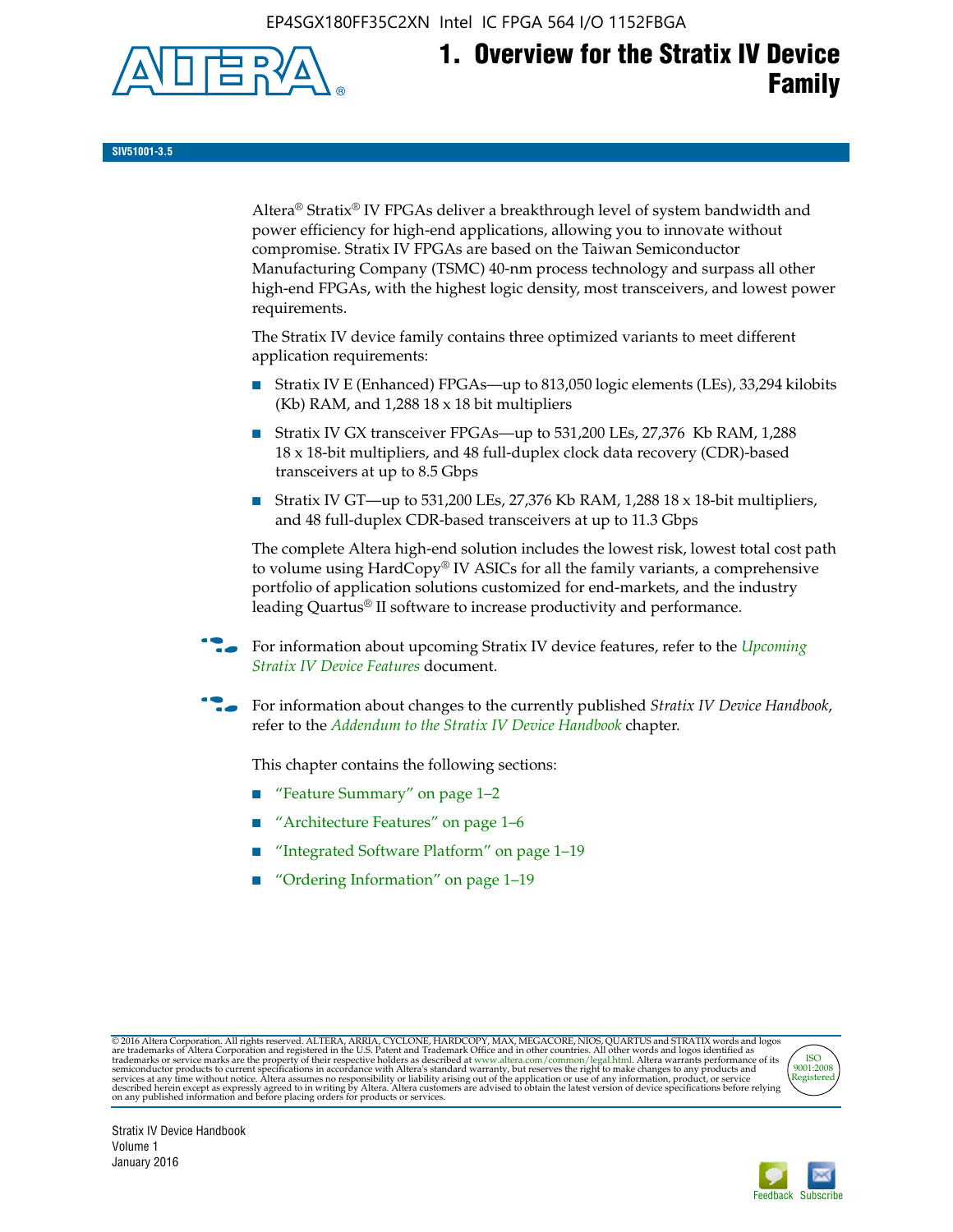# **Feature Summary**

The following list summarizes the Stratix IV device family features:

- Up to 48 full-duplex CDR-based transceivers in Stratix IV GX and GT devices supporting data rates up to 8.5 Gbps and 11.3 Gbps, respectively
- Dedicated circuitry to support physical layer functionality for popular serial protocols, such as PCI Express (PCIe) (PIPE) Gen1 and Gen2, Gbps Ethernet (GbE), Serial RapidIO, SONET/SDH, XAUI/HiGig, (OIF) CEI-6G, SD/HD/3G-SDI, Fibre Channel, SFI-5, and Interlaken
- Complete PCIe protocol solution with embedded PCIe hard IP blocks that implement PHY-MAC layer, Data Link layer, and Transaction layer functionality

**For more information, refer to the** *[IP Compiler for PCI Express User Guide](http://www.altera.com/literature/ug/ug_pci_express.pdf)***.** 

- Programmable transmitter pre-emphasis and receiver equalization circuitry to compensate for frequency-dependent losses in the physical medium
- Typical physical medium attachment (PMA) power consumption of 100 mW at 3.125 Gbps and 135 mW at 6.375 Gbps per channel
- 72,600 to 813,050 equivalent LEs per device
- 7,370 to 33,294 Kb of enhanced TriMatrix memory consisting of three RAM block sizes to implement true dual-port memory and FIFO buffers
- High-speed digital signal processing (DSP) blocks configurable as 9 x 9-bit,  $12 \times 12$ -bit,  $18 \times 18$ -bit, and  $36 \times 36$ -bit full-precision multipliers at up to 600 MHz
- Up to 16 global clocks (GCLK), 88 regional clocks (RCLK), and 132 periphery clocks (PCLK) per device
- Programmable power technology that minimizes power while maximizing device performance
- Up to 1,120 user I/O pins arranged in 24 modular I/O banks that support a wide range of single-ended and differential I/O standards
- Support for high-speed external memory interfaces including DDR, DDR2, DDR3 SDRAM, RLDRAM II, QDR II, and QDR II+ SRAM on up to 24 modular I/O banks
- High-speed LVDS I/O support with serializer/deserializer (SERDES), dynamic phase alignment (DPA), and soft-CDR circuitry at data rates up to 1.6 Gbps
- Support for source-synchronous bus standards, including SGMII, GbE, SPI-4 Phase 2 (POS-PHY Level 4), SFI-4.1, XSBI, UTOPIA IV, NPSI, and CSIX-L1
- Pinouts for Stratix IV E devices designed to allow migration of designs from Stratix III to Stratix IV E with minimal PCB impact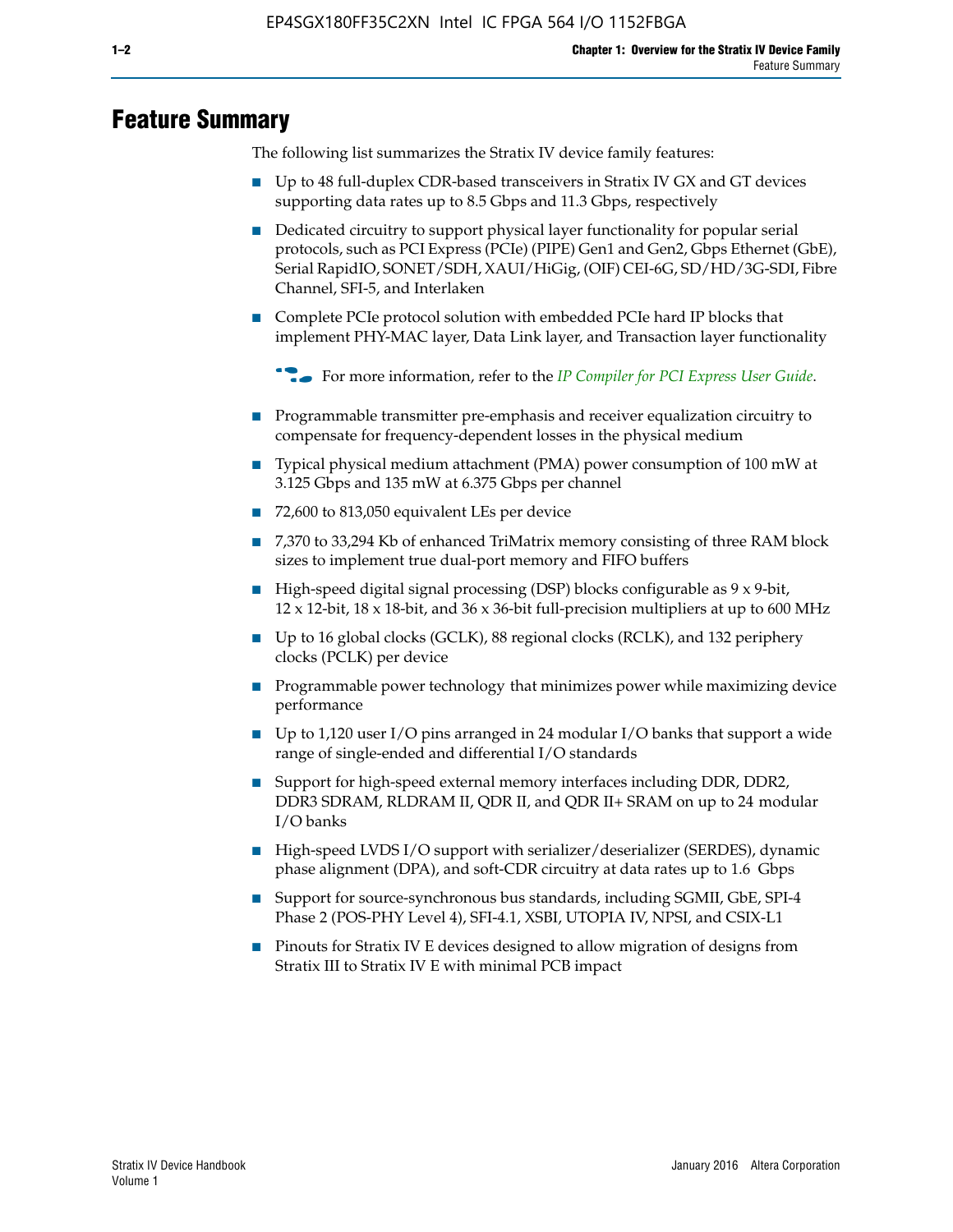# **Stratix IV GX Devices**

Stratix IV GX devices provide up to 48 full-duplex CDR-based transceiver channels per device:

- Thirty-two out of the 48 transceiver channels have dedicated physical coding sublayer (PCS) and physical medium attachment (PMA) circuitry and support data rates between 600 Mbps and 8.5 Gbps
- The remaining 16 transceiver channels have dedicated PMA-only circuitry and support data rates between 600 Mbps and 6.5 Gbps
- **1 The actual number of transceiver channels per device varies with device selection. For** more information about the exact transceiver count in each device, refer to Table 1–1 on page 1–11.
- 1 For more information about transceiver architecture, refer to the *[Transceiver](http://www.altera.com/literature/hb/stratix-iv/stx4_siv52001.pdf)  [Architecture in Stratix IV Devices](http://www.altera.com/literature/hb/stratix-iv/stx4_siv52001.pdf)* chapter.

Figure 1–1 shows a high-level Stratix IV GX chip view.

#### **Figure 1–1. Stratix IV GX Chip View** *(1)*



#### **Note to Figure 1–1:**

(1) Resource counts vary with device selection, package selection, or both.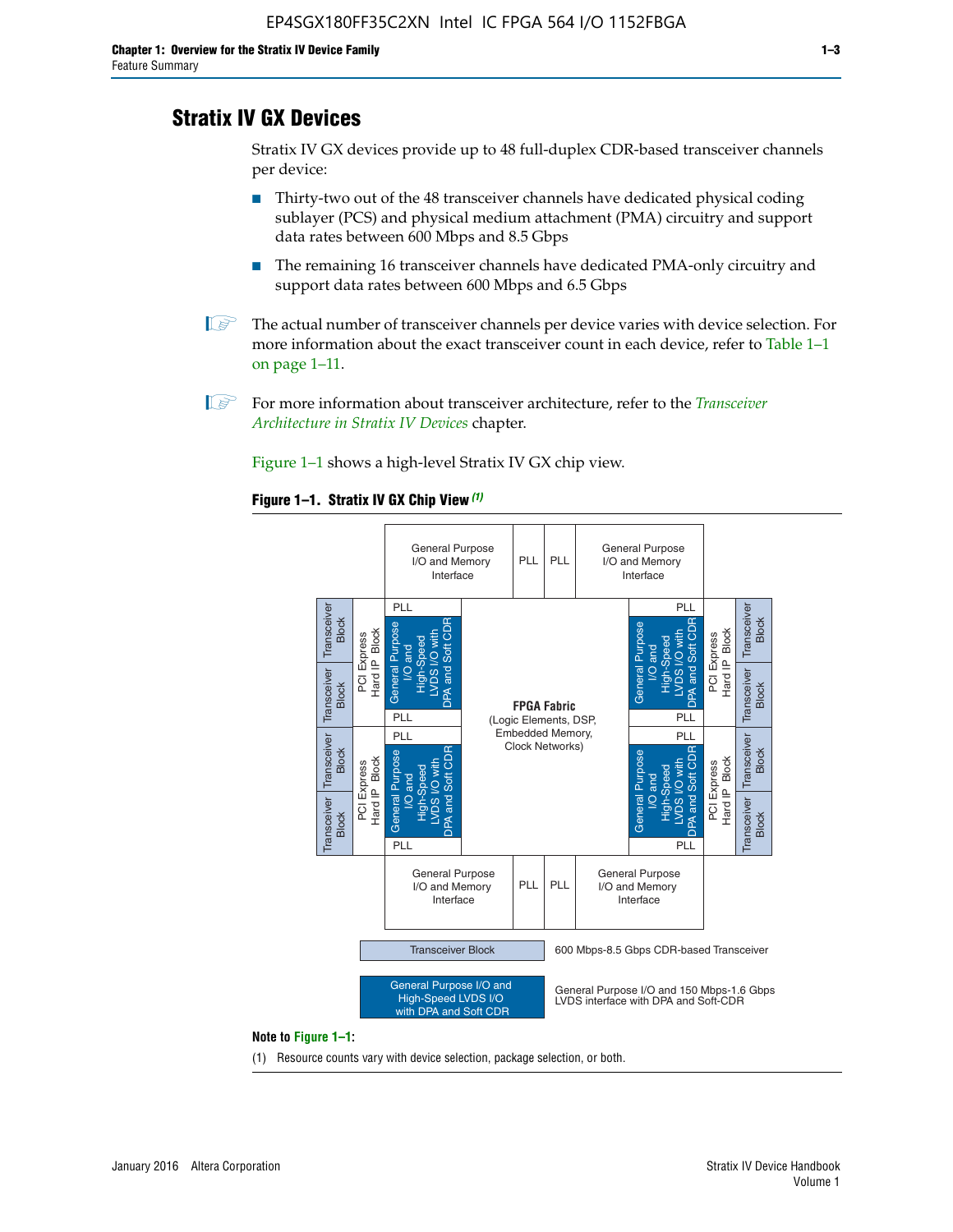# **Stratix IV E Device**

Stratix IV E devices provide an excellent solution for applications that do not require high-speed CDR-based transceivers, but are logic, user I/O, or memory intensive.

Figure 1–2 shows a high-level Stratix IV E chip view.





#### **Note to Figure 1–2:**

(1) Resource counts vary with device selection, package selection, or both.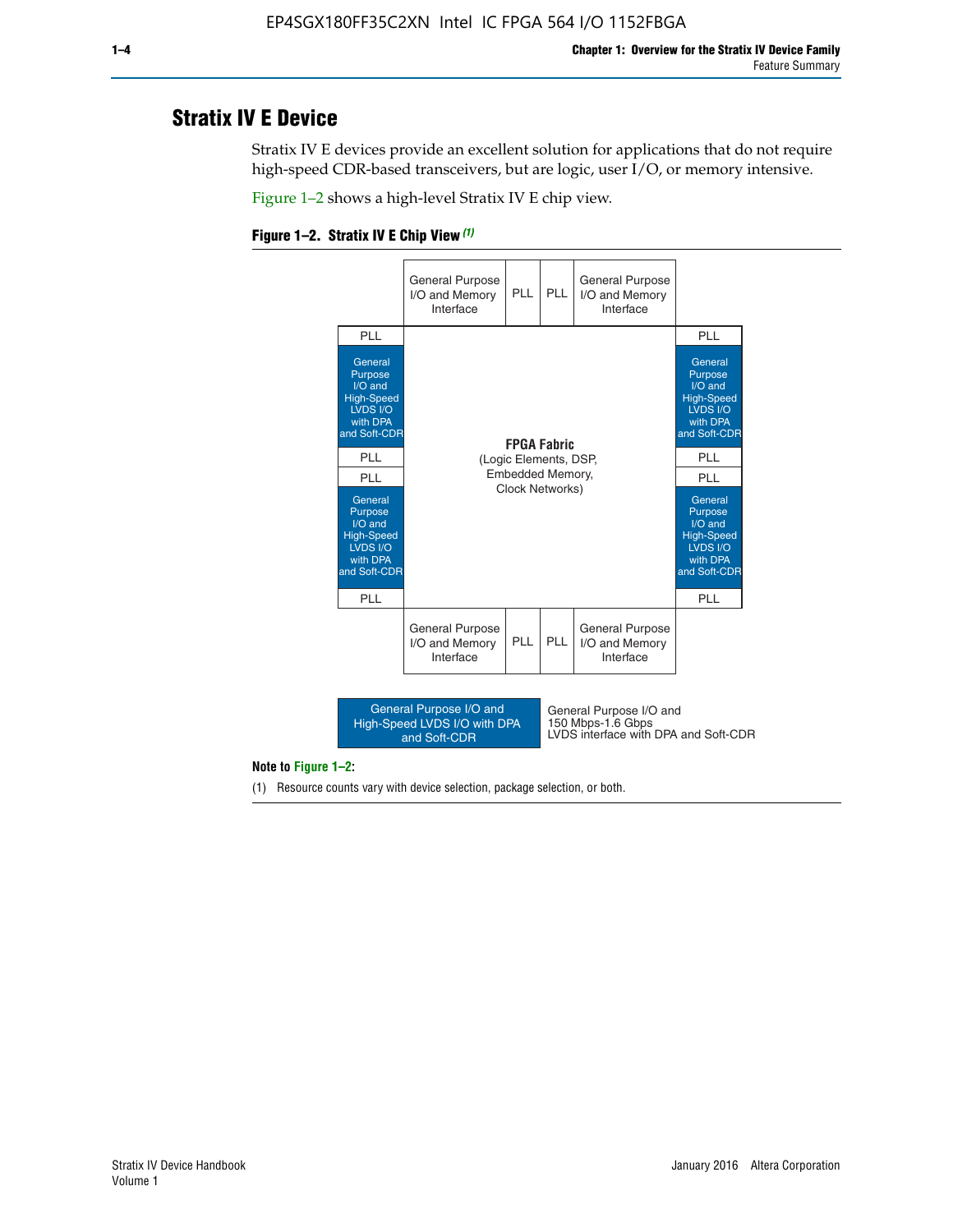# **Stratix IV GT Devices**

Stratix IV GT devices provide up to 48 CDR-based transceiver channels per device:

- Thirty-two out of the 48 transceiver channels have dedicated PCS and PMA circuitry and support data rates between 600 Mbps and 11.3 Gbps
- The remaining 16 transceiver channels have dedicated PMA-only circuitry and support data rates between 600 Mbps and 6.5 Gbps
- **1** The actual number of transceiver channels per device varies with device selection. For more information about the exact transceiver count in each device, refer to Table 1–7 on page 1–16.
- $\mathbb{I}$  For more information about Stratix IV GT devices and transceiver architecture, refer to the *[Transceiver Architecture in Stratix IV Devices](http://www.altera.com/literature/hb/stratix-iv/stx4_siv52001.pdf)* chapter.

Figure 1–3 shows a high-level Stratix IV GT chip view.





(1) Resource counts vary with device selection, package selection, or both.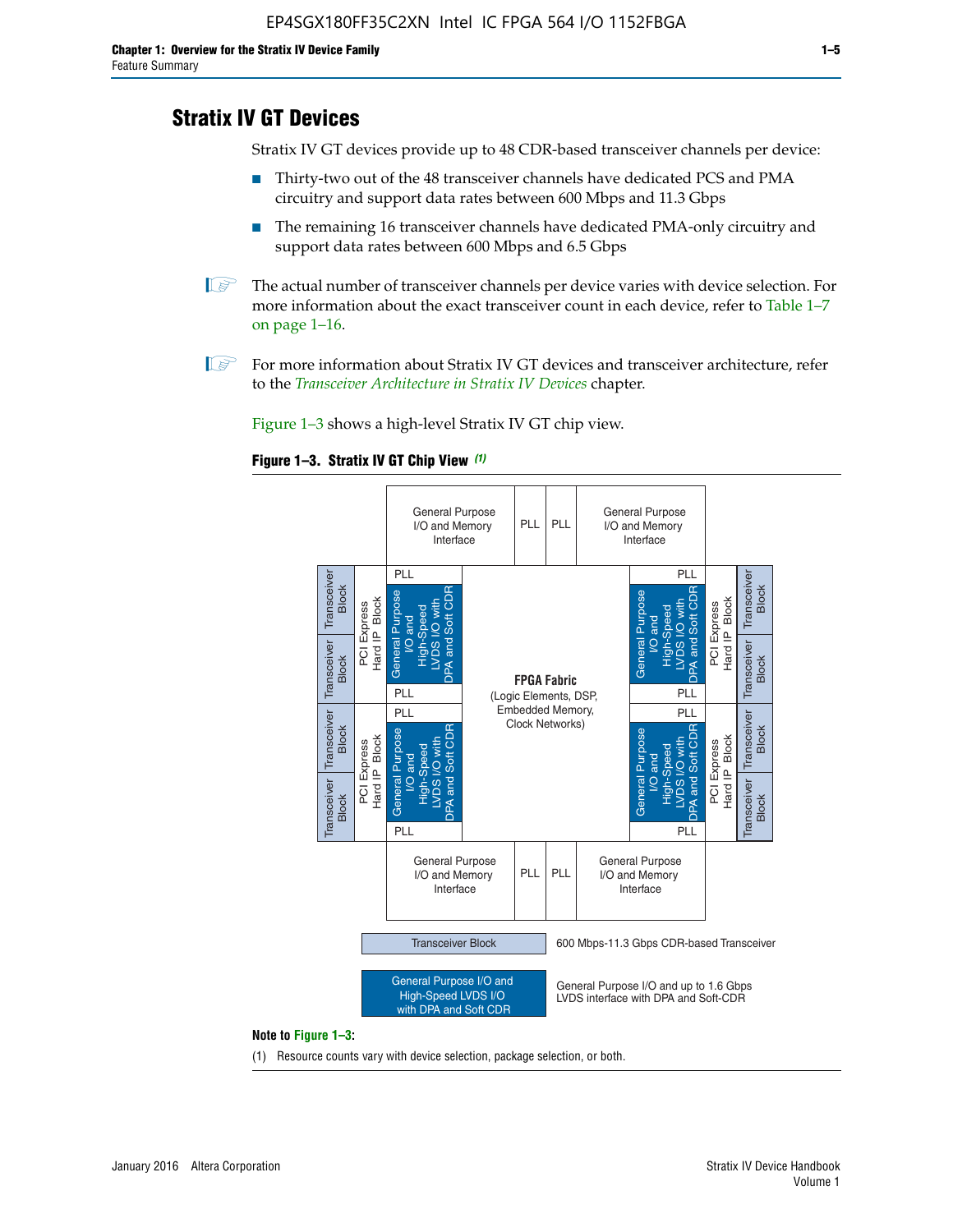# **Architecture Features**

The Stratix IV device family features are divided into high-speed transceiver features and FPGA fabric and I/O features.

# **High-Speed Transceiver Features**

The following sections describe high-speed transceiver features for Stratix IV GX and GT devices.

## **Highest Aggregate Data Bandwidth**

Up to 48 full-duplex transceiver channels supporting data rates up to 8.5 Gbps in Stratix IV GX devices and up to 11.3 Gbps in Stratix IV GT devices.

# **Wide Range of Protocol Support**

Physical layer support for the following serial protocols:

- Stratix IV GX—PCIe Gen1 and Gen2, GbE, Serial RapidIO, SONET/SDH, XAUI/HiGig, (OIF) CEI-6G, SD/HD/3G-SDI, Fibre Channel, SFI-5, GPON, SAS/SATA, HyperTransport 1.0 and 3.0, and Interlaken
- Stratix IV GT—40G/100G Ethernet, SFI-S, Interlaken, SFI-5.1, Serial RapidIO, SONET/SDH, XAUI/HiGig, (OIF) CEI-6G, 3G-SDI, and Fibre Channel
- Extremely flexible and easy-to-configure transceiver data path to implement proprietary protocols
- PCIe Support
	- Complete PCIe Gen1 and Gen2 protocol stack solution compliant to PCI Express base specification 2.0 that includes PHY-MAC, Data Link, and transaction layer circuitry embedded in PCI Express hard IP blocks
	- **For more information, refer to the [PCI Express Compiler User Guide](http://www.altera.com/literature/ug/ug_pci_express.pdf).**
	- Root complex and end-point applications
	- $x1, x4,$  and  $x8$  lane configurations
	- PIPE 2.0-compliant interface
	- Embedded circuitry to switch between Gen1 and Gen2 data rates
	- Built-in circuitry for electrical idle generation and detection, receiver detect, power state transitions, lane reversal, and polarity inversion
	- 8B/10B encoder and decoder, receiver synchronization state machine, and ± 300 parts per million (ppm) clock compensation circuitry
	- Transaction layer support for up to two virtual channels (VCs)

 $\mathbb{I}$  The high-speed transceiver features apply only to Stratix IV GX and Stratix IV GT devices.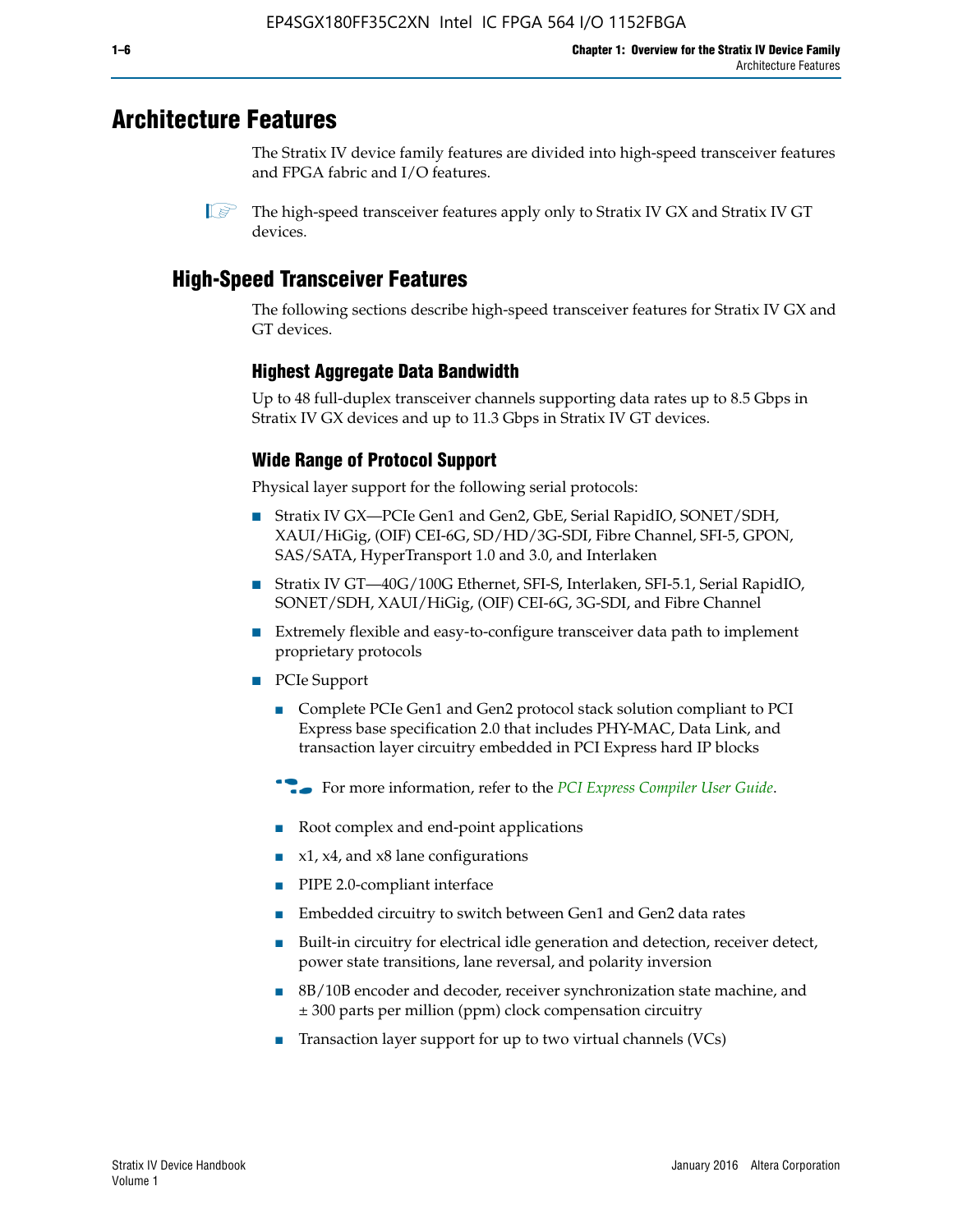- XAUI/HiGig Support
	- Compliant to IEEE802.3ae specification
	- **■** Embedded state machine circuitry to convert XGMII idle code groups  $(|11|)$ to and from idle ordered sets  $(|A|, |K|, |R|)$  at the transmitter and receiver, respectively
	- 8B/10B encoder and decoder, receiver synchronization state machine, lane deskew, and  $\pm$  100 ppm clock compensation circuitry
- GbE Support
	- Compliant to IEEE802.3-2005 specification
	- Automatic idle ordered set  $(111/112/1)$  generation at the transmitter, depending on the current running disparity
	- 8B/10B encoder and decoder, receiver synchronization state machine, and ± 100 ppm clock compensation circuitry
- Support for other protocol features such as MSB-to-LSB transmission in SONET/SDH configuration and spread-spectrum clocking in PCIe configurations

#### **Diagnostic Features**

- Serial loopback from the transmitter serializer to the receiver CDR for transceiver PCS and PMA diagnostics
- Reverse serial loopback pre- and post-CDR to transmitter buffer for physical link diagnostics
- Loopback master and slave capability in PCI Express hard IP blocks
- **For more information, refer to the** *[PCI Express Compiler User Guide](http://www.altera.com/literature/ug/ug_pci_express.pdf)***.**

#### **Signal Integrity**

Stratix IV devices simplify the challenge of signal integrity through a number of chip, package, and board-level enhancements to enable efficient high-speed data transfer into and out of the device. These enhancements include:

- Programmable 3-tap transmitter pre-emphasis with up to 8,192 pre-emphasis levels to compensate for pre-cursor and post-cursor inter-symbol interference (ISI)
- Up to 900% boost capability on the first pre-emphasis post-tap
- User-controlled and adaptive 4-stage receiver equalization with up to 16 dB of high-frequency gain
- On-die power supply regulators for transmitter and receiver phase-locked loop (PLL) charge pump and voltage controlled oscillator (VCO) for superior noise immunity
- On-package and on-chip power supply decoupling to satisfy transient current requirements at higher frequencies, thereby reducing the need for on-board decoupling capacitors
- Calibration circuitry for transmitter and receiver on-chip termination (OCT) resistors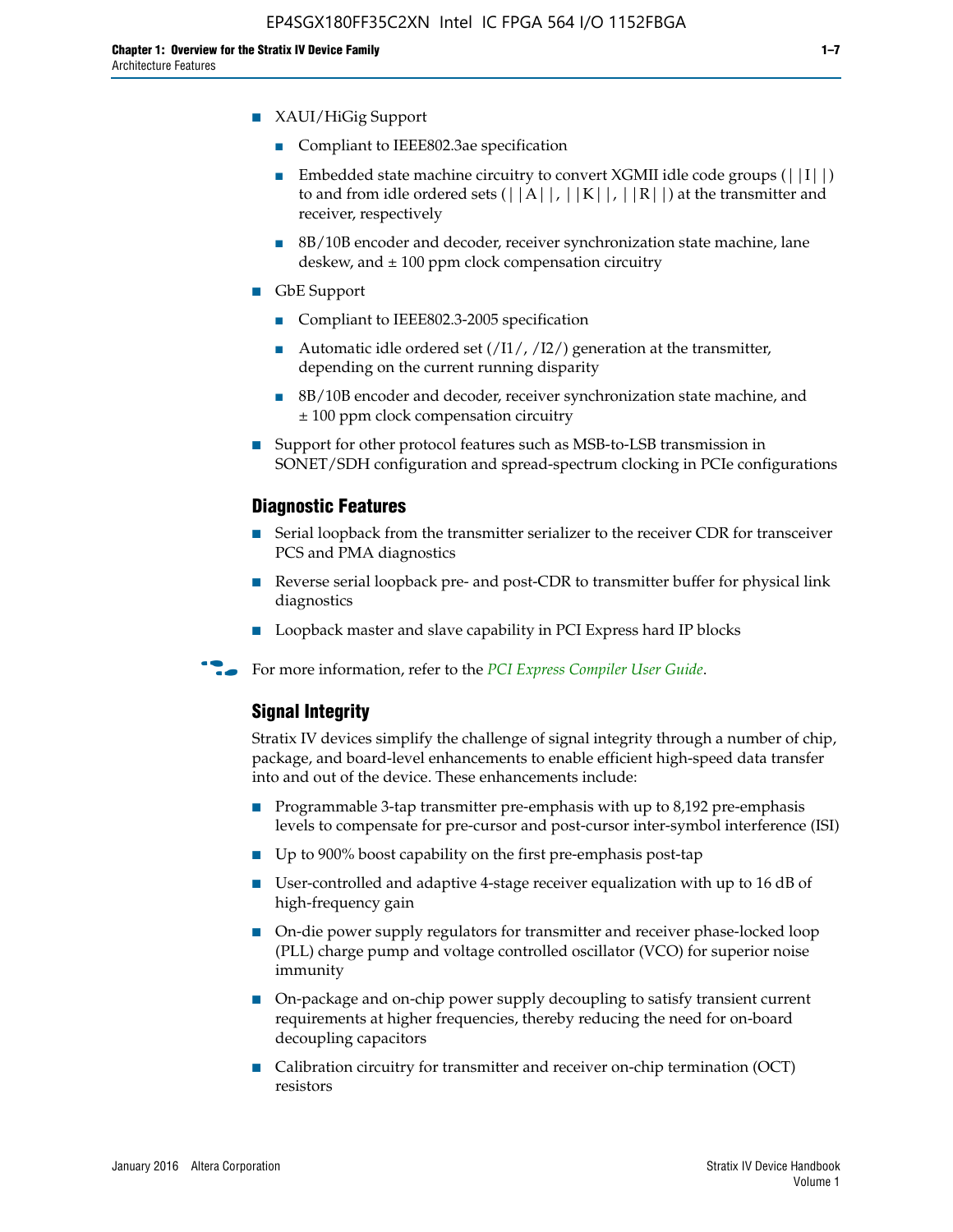# **FPGA Fabric and I/O Features**

The following sections describe the Stratix IV FPGA fabric and I/O features.

### **Device Core Features**

- Up to 531,200 LEs in Stratix IV GX and GT devices and up to 813,050 LEs in Stratix IV E devices, efficiently packed in unique and innovative adaptive logic modules (ALMs)
- Ten ALMs per logic array block (LAB) deliver faster performance, improved logic utilization, and optimized routing
- Programmable power technology, including a variety of process, circuit, and architecture optimizations and innovations
- Programmable power technology available to select power-driven compilation options for reduced static power consumption

#### **Embedded Memory**

- TriMatrix embedded memory architecture provides three different memory block sizes to efficiently address the needs of diversified FPGA designs:
	- 640-bit MLAB
	- 9-Kb M9K
	- 144-Kb M144K
- Up to 33,294 Kb of embedded memory operating at up to 600 MHz
- Each memory block is independently configurable to be a single- or dual-port RAM, FIFO, ROM, or shift register

## **Digital Signal Processing (DSP) Blocks**

- Flexible DSP blocks configurable as  $9 \times 9$ -bit,  $12 \times 12$ -bit,  $18 \times 18$ -bit, and  $36 \times 36$ -bit full-precision multipliers at up to 600 MHz with rounding and saturation capabilities
- Faster operation due to fully pipelined architecture and built-in addition, subtraction, and accumulation units to combine multiplication results
- Optimally designed to support advanced features such as adaptive filtering, barrel shifters, and finite and infinite impulse response (FIR and IIR) filters

#### **Clock Networks**

- Up to 16 global clocks and 88 regional clocks optimally routed to meet the maximum performance of 800 MHz
- Up to 112 and 132 periphery clocks in Stratix IV GX and Stratix IV E devices, respectively
- Up to 66 (16 GCLK + 22 RCLK + 28 PCLK) clock networks per device quadrant in Stratix IV GX and Stratix IV GT devices
- Up to 71 (16 GCLK + 22 RCLK + 33 PCLK) clock networks per device quadrant in Stratix IV E devices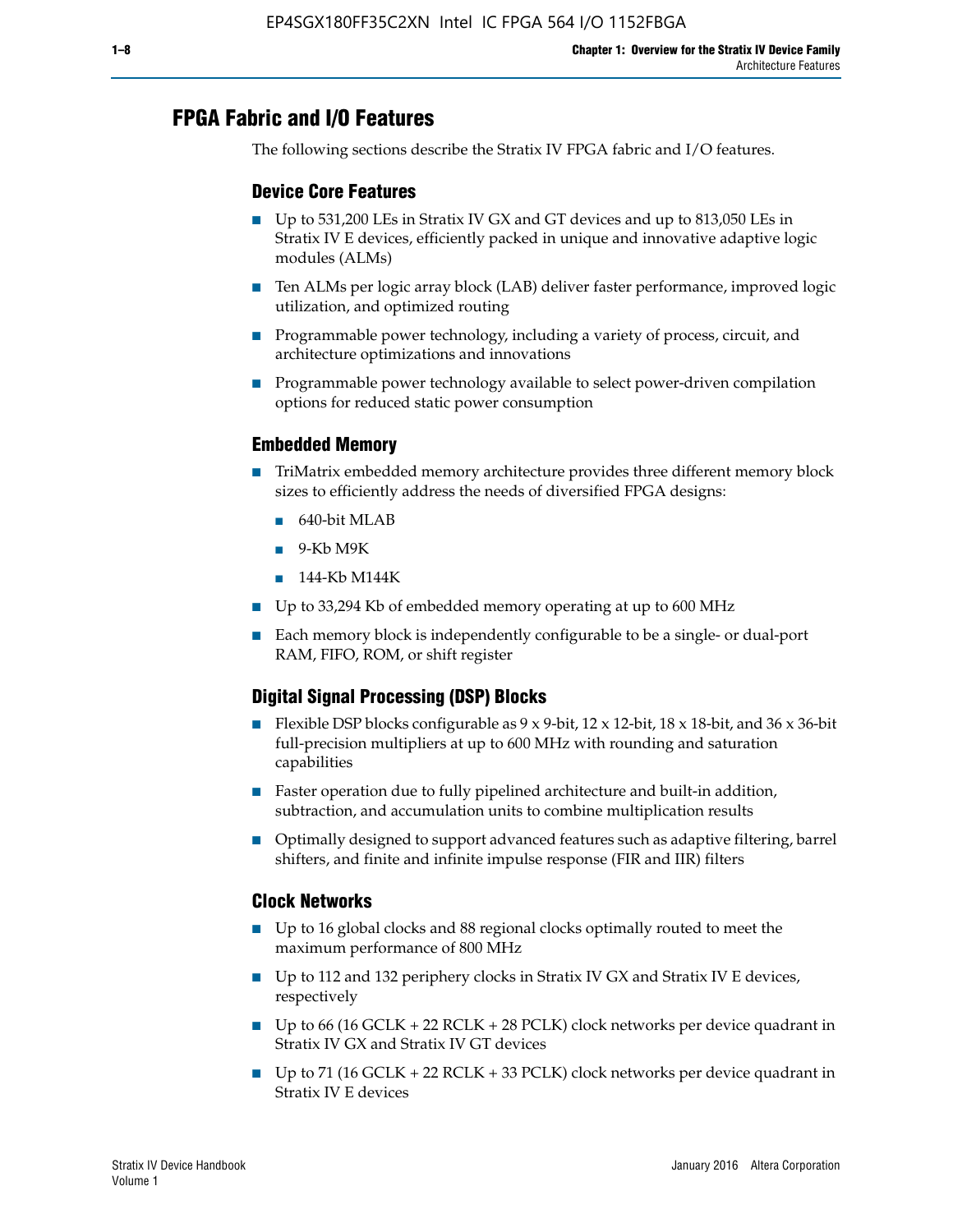## **PLLs**

- Three to 12 PLLs per device supporting spread-spectrum input tracking, programmable bandwidth, clock switchover, dynamic reconfiguration, and delay compensation
- On-chip PLL power supply regulators to minimize noise coupling

#### **I/O Features**

- Sixteen to 24 modular I/O banks per device with 24 to 48 I/Os per bank designed and packaged for optimal simultaneous switching noise (SSN) performance and migration capability
- Support for a wide range of industry I/O standards, including single-ended (LVTTL/CMOS/PCI/PCIX), differential (LVDS/mini-LVDS/RSDS), voltage-referenced single-ended and differential (SSTL/HSTL Class I/II) I/O standards
- **O**n-chip series  $(R_S)$  and on-chip parallel  $(R_T)$  termination with auto-calibration for single-ended I/Os and on-chip differential  $(R_D)$  termination for differential I/Os
- Programmable output drive strength, slew rate control, bus hold, and weak pull-up capability for single-ended I/Os
- User I/O:GND: $V_{CC}$  ratio of 8:1:1 to reduce loop inductance in the package—PCB interface
- **■** Programmable transmitter differential output voltage ( $V_{OD}$ ) and pre-emphasis for high-speed LVDS I/O

#### **High-Speed Differential I/O with DPA and Soft-CDR**

- Dedicated circuitry on the left and right sides of the device to support differential links at data rates from 150 Mbps to 1.6 Gbps
- Up to 98 differential SERDES in Stratix IV GX devices, up to 132 differential SERDES in Stratix IV E devices, and up to 47 differential SERDES in Stratix IV GT devices
- DPA circuitry at the receiver automatically compensates for channel-to-channel and channel-to-clock skew in source synchronous interfaces
- Soft-CDR circuitry at the receiver allows implementation of asynchronous serial interfaces with embedded clocks at up to 1.6 Gbps data rate (SGMII and GbE)

#### **External Memory Interfaces**

- Support for existing and emerging memory interface standards such as DDR SDRAM, DDR2 SDRAM, DDR3 SDRAM, QDRII SRAM, QDRII+ SRAM, and RLDRAM II
- DDR3 up to 1,067 Mbps/533 MHz
- Programmable DQ group widths of 4 to 36 bits (includes parity bits)
- Dynamic OCT, trace mismatch compensation, read-write leveling, and half-rate register capabilities provide a robust external memory interface solution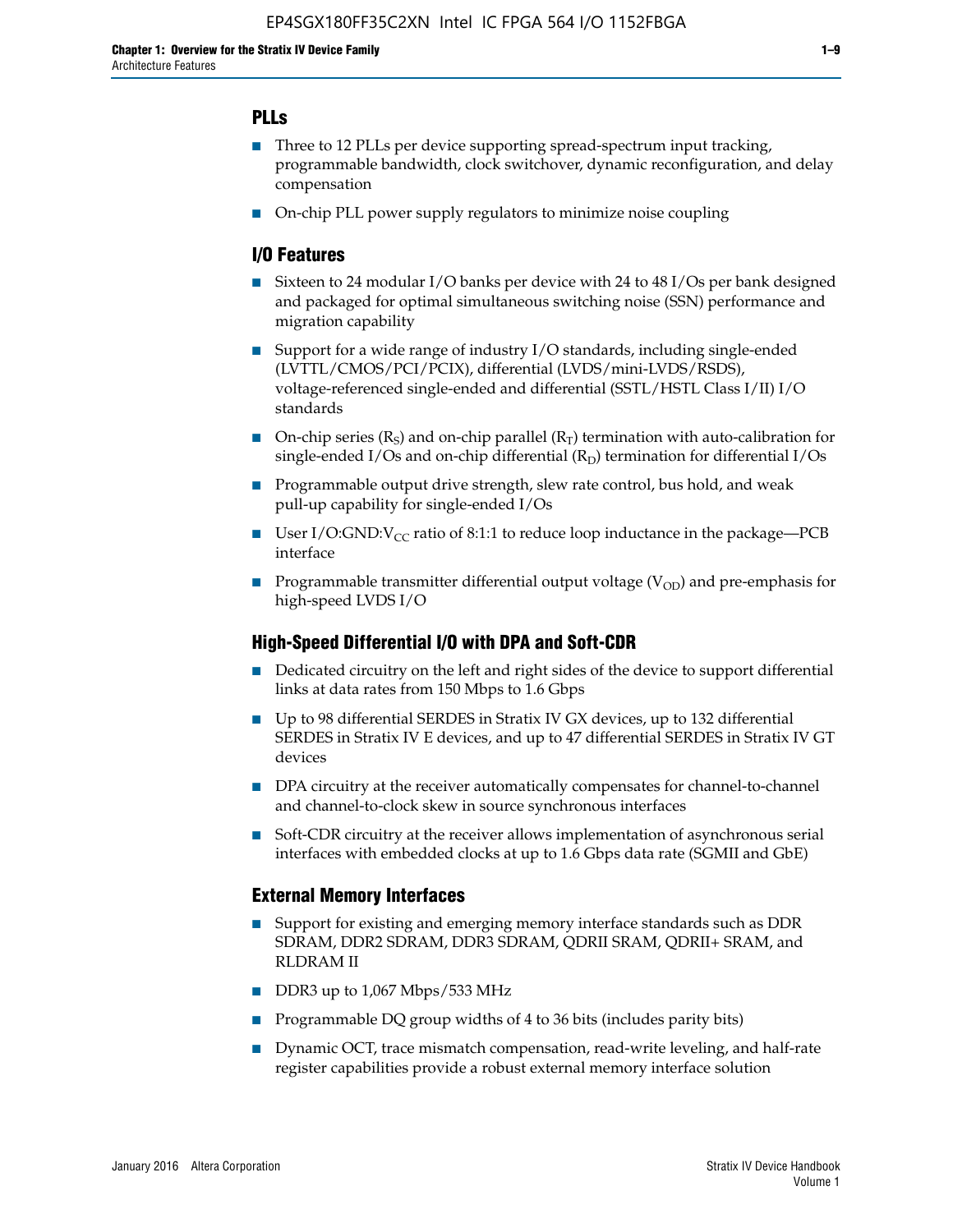## **System Integration**

- All Stratix IV devices support hot socketing
- Four configuration modes:
	- Passive Serial (PS)
	- Fast Passive Parallel (FPP)
	- Fast Active Serial (FAS)
	- JTAG configuration
- Ability to perform remote system upgrades
- 256-bit advanced encryption standard (AES) encryption of configuration bits protects your design against copying, reverse engineering, and tampering
- Built-in soft error detection for configuration RAM cells
- For more information about how to connect the PLL, external memory interfaces,  $I/O$ , high-speed differential I/O, power, and the JTAG pins to PCB, refer to the *[Stratix IV GX and Stratix IV E Device Family Pin Connection Guidelines](http://www.altera.com/literature/dp/stratix4/PCG-01005.pdf)* and the *[Stratix IV GT Device Family Pin Connection Guidelines](http://www.altera.com/literature/dp/stratix4/PCG-01006.pdf)*.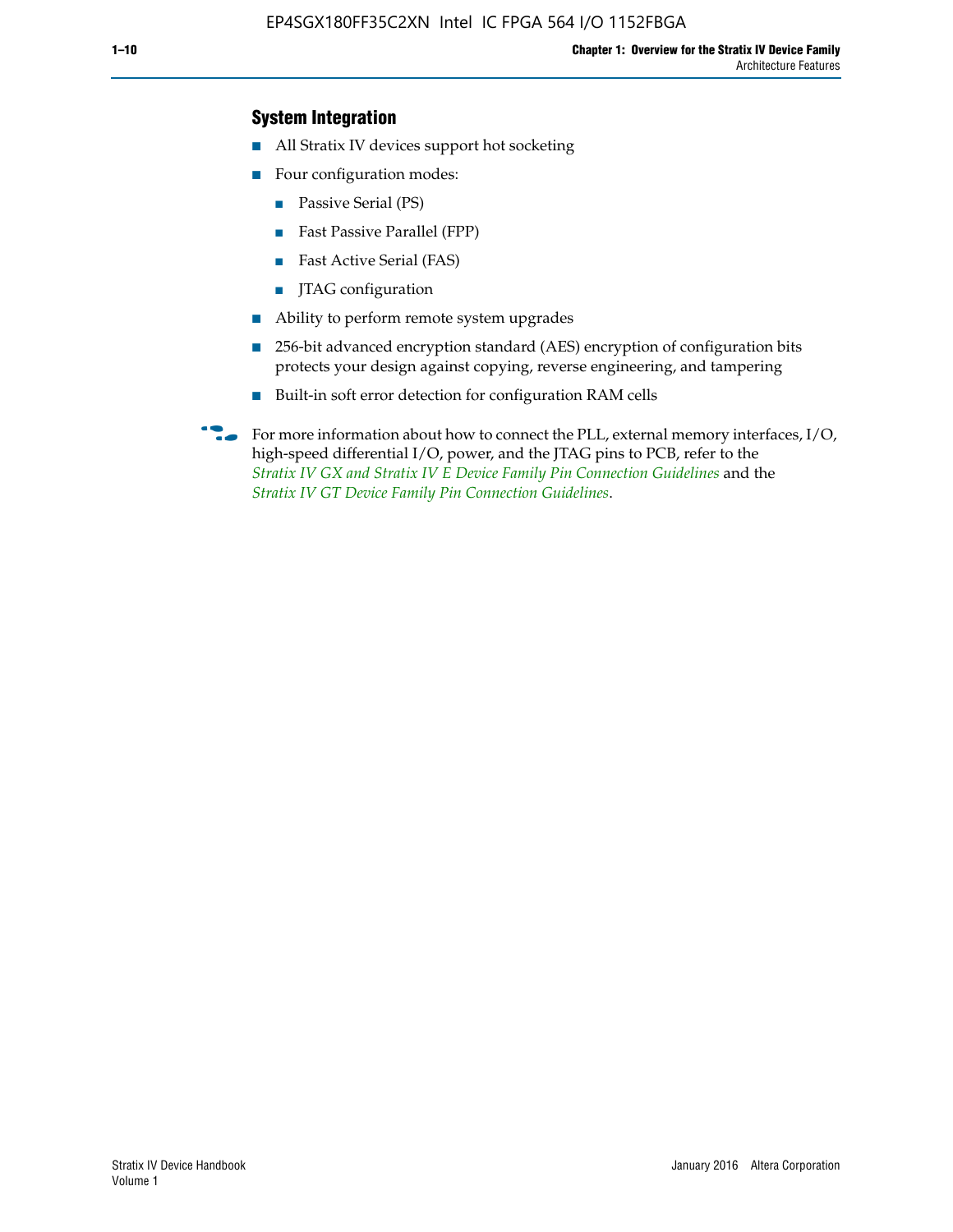#### Table 1–1 lists the Stratix IV GX device features.

# **Table 1–1. Stratix IV GX Device Features (Part 1 of 2)**

| <b>Feature</b>                                                       | EP4SGX70                       |                |                                  | <b>EP4SGX110</b> |    |                                | <b>EP4SGX180</b>               |                |       |              | <b>EP4SGX230</b>         |                          |                               |      |                | <b>EP4SGX290</b> |       |       |       |                          |                   |                | <b>EP4SGX360</b> |       |       |         | <b>EP4SGX530</b> |
|----------------------------------------------------------------------|--------------------------------|----------------|----------------------------------|------------------|----|--------------------------------|--------------------------------|----------------|-------|--------------|--------------------------|--------------------------|-------------------------------|------|----------------|------------------|-------|-------|-------|--------------------------|-------------------|----------------|------------------|-------|-------|---------|------------------|
| <b>Package</b><br><b>Option</b>                                      | F780                           | F1152          | F780                             | F1152            |    | F780                           | F1152                          |                | F1517 | F780         | F1152                    |                          | F1517                         | F780 | F1152          |                  | F1517 | F1760 | F1932 | F780                     | F1152             |                | F1517            | F1760 | F1932 | F1760   | F1932            |
| ALMs                                                                 | 29,040                         |                |                                  | 42,240           |    |                                | 70,300                         |                |       |              | 91,200                   |                          |                               |      |                | 116,480          |       |       |       |                          |                   |                | 141,440          |       |       | 212,480 |                  |
| LEs                                                                  | 72,600                         |                |                                  | 105,600          |    |                                | 175,750                        |                |       |              | 228,000                  |                          |                               |      |                | 291,200          |       |       |       |                          |                   |                | 353,600          |       |       |         | 531,200          |
| 0.6 Gbps-<br>8.5 Gbps<br>Transceivers<br>$(PMA + PCs)$<br>(1)        | $\overline{\phantom{0}}$       | 16             |                                  |                  | 16 |                                | $\qquad \qquad \longleftarrow$ | 16             | 24    |              |                          | 16                       | 24                            |      |                | 16               | 24    | 24    | 32    | $\overline{\phantom{0}}$ |                   | 16             | 24               | 24    | 32    | 24      | 32               |
| 0.6 Gbps-<br>6.5 Gbps<br><b>Transceivers</b><br>$(PMA + PCs)$<br>(1) | 8                              |                | 8                                | 16               | –  | 8                              | 16                             | -              |       | 8            | 16                       | $\overline{\phantom{0}}$ | $\overbrace{\phantom{aaaaa}}$ | 16   | 16             |                  | -     |       |       | 16                       | 16                |                |                  |       |       |         |                  |
| PMA-only<br>CMU<br>Channels<br>$(0.6$ Gbps-<br>6.5 Gbps)             | $\qquad \qquad \longleftarrow$ | 8              | $\overbrace{\phantom{12322111}}$ |                  | 8  | $\qquad \qquad \longleftarrow$ |                                | 8              | 12    | -            | $\overline{\phantom{a}}$ | 8                        | 12                            |      |                | 8                | 12    | 12    | 16    | $\overline{\phantom{0}}$ | $\hspace{0.05cm}$ | 8              | 12               | 12    | 16    | 12      | 16               |
| PCI Express<br>hard IP<br><b>Blocks</b>                              | $\mathbf{1}$                   | $\overline{2}$ |                                  | $\overline{2}$   |    | 1                              |                                | $\overline{2}$ |       | $\mathbf{1}$ |                          | $\overline{c}$           |                               |      |                | $\overline{c}$   |       |       | 4     |                          |                   | $\overline{2}$ |                  |       | 4     |         | 4                |
| High-Speed<br>LVDS<br>SERDES (up<br>to 1.6 Gbps)<br>(4)              | 28                             | 56             | 28                               | 28               | 56 | 28                             | 44                             |                | 88    | 28           | 44                       |                          | 88                            | —    | 44             |                  | 88    | 88    | 98    |                          | 44                |                | 88               | 88    | 98    | 88      | 98               |
| SPI-4.2 Links                                                        | $\mathbf{1}$                   |                |                                  | 1                |    | $\mathbf{1}$                   | $\overline{c}$                 |                | 4     | 1            | $\overline{c}$           |                          | $\overline{4}$                | —    | $\overline{2}$ |                  |       | 4     |       | $\overline{\phantom{0}}$ | $\overline{2}$    |                |                  | 4     |       |         | 4                |

**Chapter 1: Overview for the Stratix IV Device Family**

**Chapter 1: Overview for the Stratix IV Device Family**<br>Architecture Features

Architecture Features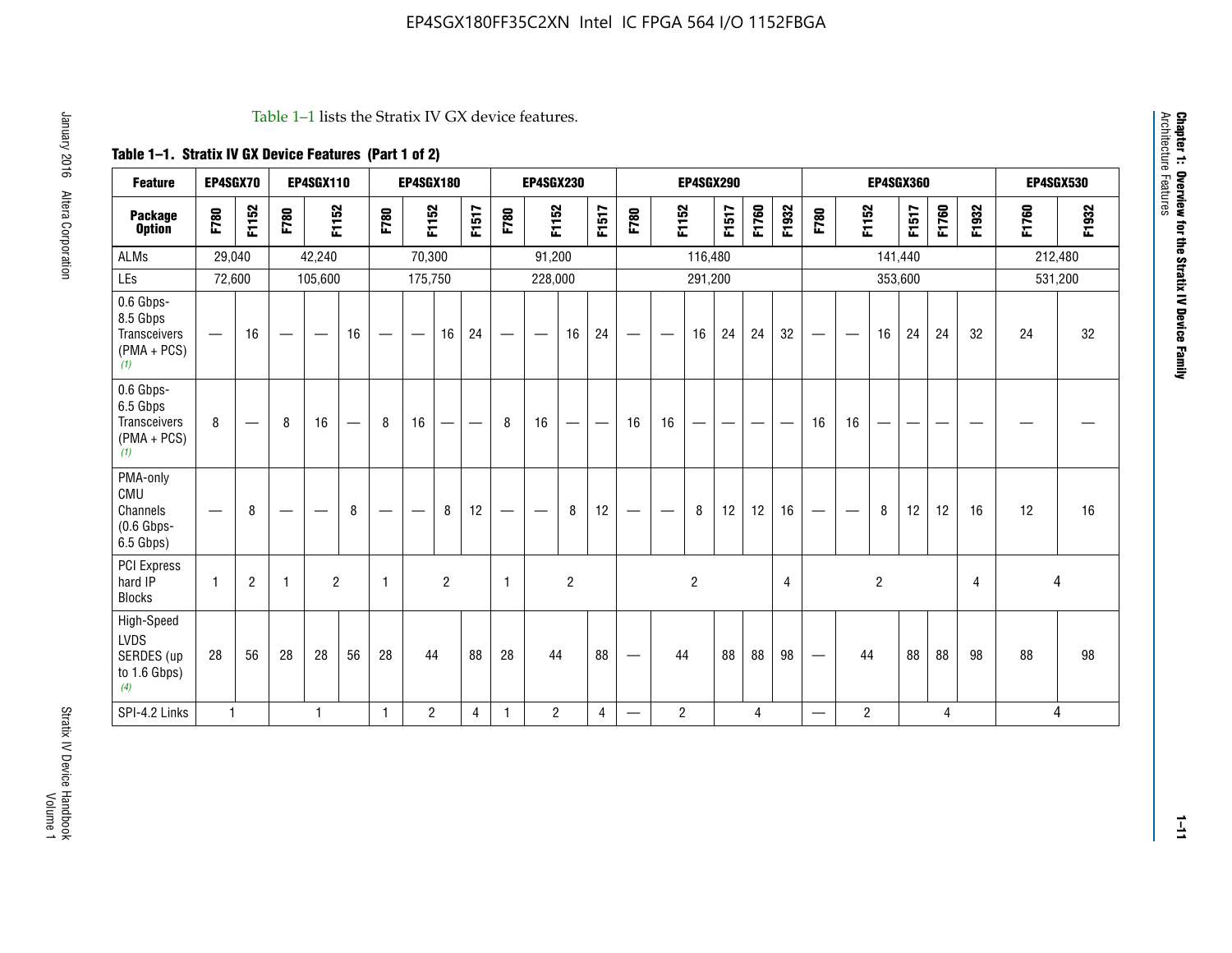**Table 1–1. Stratix IV GX Device Features (Part 2 of 2)**

| <b>Feature</b>                                       | EP4SGX70                |                        |                             | <b>EP4SGX110</b>            |                      |                             | <b>EP4SGX180</b>          |                      | <b>EP4SGX230</b>       |                             |                             |                      |                      |                            |                             | EP4SGX290              |                      |                      |                        |                             |                             |                        | <b>EP4SGX360</b>      |                      |                        | <b>EP4SGX530</b>  |                 |
|------------------------------------------------------|-------------------------|------------------------|-----------------------------|-----------------------------|----------------------|-----------------------------|---------------------------|----------------------|------------------------|-----------------------------|-----------------------------|----------------------|----------------------|----------------------------|-----------------------------|------------------------|----------------------|----------------------|------------------------|-----------------------------|-----------------------------|------------------------|-----------------------|----------------------|------------------------|-------------------|-----------------|
| <b>Package</b><br><b>Option</b>                      | F780                    | F1152                  | F780                        | F1152                       |                      | F780                        | F1152                     |                      | F1517                  | F780                        | F1152                       |                      | F1517                | F780                       | F1152                       |                        | F1517                | F1760                | F1932                  | F780                        | F1152                       |                        | F1517                 | F1760                | F1932                  | F1760             | F1932           |
| M9K Blocks<br>(256x)<br>36 bits)                     | 462                     |                        |                             | 660                         |                      |                             | 950                       |                      |                        |                             | 1,235                       |                      |                      |                            |                             | 936                    |                      |                      |                        |                             |                             | 1,248                  |                       |                      |                        |                   | 1,280           |
| M144K<br><b>Blocks</b><br>(2048 x<br>72 bits)        | 16                      |                        |                             | 16                          |                      |                             | 20                        |                      |                        |                             | 22                          |                      |                      |                            |                             | 36                     |                      |                      |                        |                             |                             | 48                     |                       |                      |                        | 64                |                 |
| <b>Total Memory</b><br>(MLAB+M9K<br>+M144K) Kb       | 7,370                   |                        |                             | 9,564                       |                      |                             | 13,627                    |                      |                        |                             | 17,133                      |                      |                      |                            |                             | 17,248                 |                      |                      |                        |                             |                             | 22,564                 |                       |                      |                        | 27,376            |                 |
| Embedded<br><b>Multipliers</b><br>$18 \times 18$ (2) | 384                     |                        |                             | 512                         |                      |                             | 920                       |                      |                        |                             | 1,288                       |                      |                      | 832                        |                             |                        |                      | 1,040                |                        |                             | 1,02<br>4                   | 1,024                  |                       |                      |                        |                   |                 |
| PLLs                                                 | 3                       | $\overline{4}$         | 3                           | 4                           |                      | 3                           | 6                         |                      | 8                      | 3                           | 6                           |                      | 8                    | 4                          | 6                           |                        | 8                    | 12                   | 12                     | 4                           | 6                           |                        | 8                     | 12                   | 12                     | 12                | 12              |
| User $I/Os$ (3)                                      | 372                     | 488                    | 372                         | 372                         | 48<br>8              | 372                         | 56<br>4                   | 56<br>4              | 74<br>4                | 372                         | 564                         | 56<br>$\overline{4}$ | 74<br>$\overline{4}$ | 289                        | 564                         | 56<br>4                | 74<br>4              | 88<br>0              | 92<br>$\mathbf 0$      | 289                         | 564                         | 56<br>4                | 74<br>4               | 88<br>$\mathbf{0}$   | 920                    | 880               | 920             |
| Speed Grade<br>(fastest to<br>slowest) (5)           | $-2x,$<br>$-3,$<br>$-4$ | $-2,$<br>$-3,$<br>$-4$ | $-2\times$<br>$-3,$<br>$-4$ | $-2\times$<br>$-3,$<br>$-4$ | $-2,$<br>-3,<br>$-4$ | $-2\times$<br>$-3,$<br>$-4$ | $-2$<br>×,<br>$-3,$<br>-4 | $-2$<br>$-3$<br>$-4$ | $-2,$<br>$-3,$<br>$-4$ | $-2\times$<br>$-3,$<br>$-4$ | $-2\times$<br>$-3,$<br>$-4$ | $-2,$<br>-3,<br>$-4$ | $-2,$<br>-3,<br>$-4$ | $-2\times$<br>$-3$<br>$-4$ | $-2\times$<br>$-3,$<br>$-4$ | $-2,$<br>$-3,$<br>$-4$ | $-2,$<br>-3,<br>$-4$ | $-2,$<br>-3,<br>$-4$ | $-2,$<br>$-3,$<br>$-4$ | $-2\times$<br>$-3,$<br>$-4$ | $-2\times$<br>$-3,$<br>$-4$ | $-2,$<br>$-3,$<br>$-4$ | $-2,$<br>$-3$<br>$-4$ | $-2,$<br>-3,<br>$-4$ | $-2,$<br>$-3,$<br>$-4$ | $-2, -3,$<br>$-4$ | $-2, -3,$<br>-4 |

#### **Notes to Table 1–1:**

(1) The total number of transceivers is divided equally between the left and right side of each device, except for the devices in the F780 package. These devices have eight transceiver channels located only on the right side of the device.

- (2) Four multiplier adder mode.
- (3) The user I/Os count from pin-out files includes all general purpose I/O, dedicated clock pins, and dual purpose configuration pins. Transceiver pins and dedicated configuration pins are not included in the pin count.
- (4) Total pairs of high-speed LVDS SERDES take the lowest channel count of  $R_X/T_X$ .
- (5) The difference between the Stratix IV GX devices in the –2 and –2x speed grades is the number of available transceiver channels. The –2 device allows you to use the transceiver CMU blocks as transceiver channels. The –2x device does NOT allow you to use the CMU blocks as transceiver channels. In addition to the reduction of available transceiver channels in the Stratix IV GX –2x device, the data rates in the –2x device are limited to 6.5 Gbps.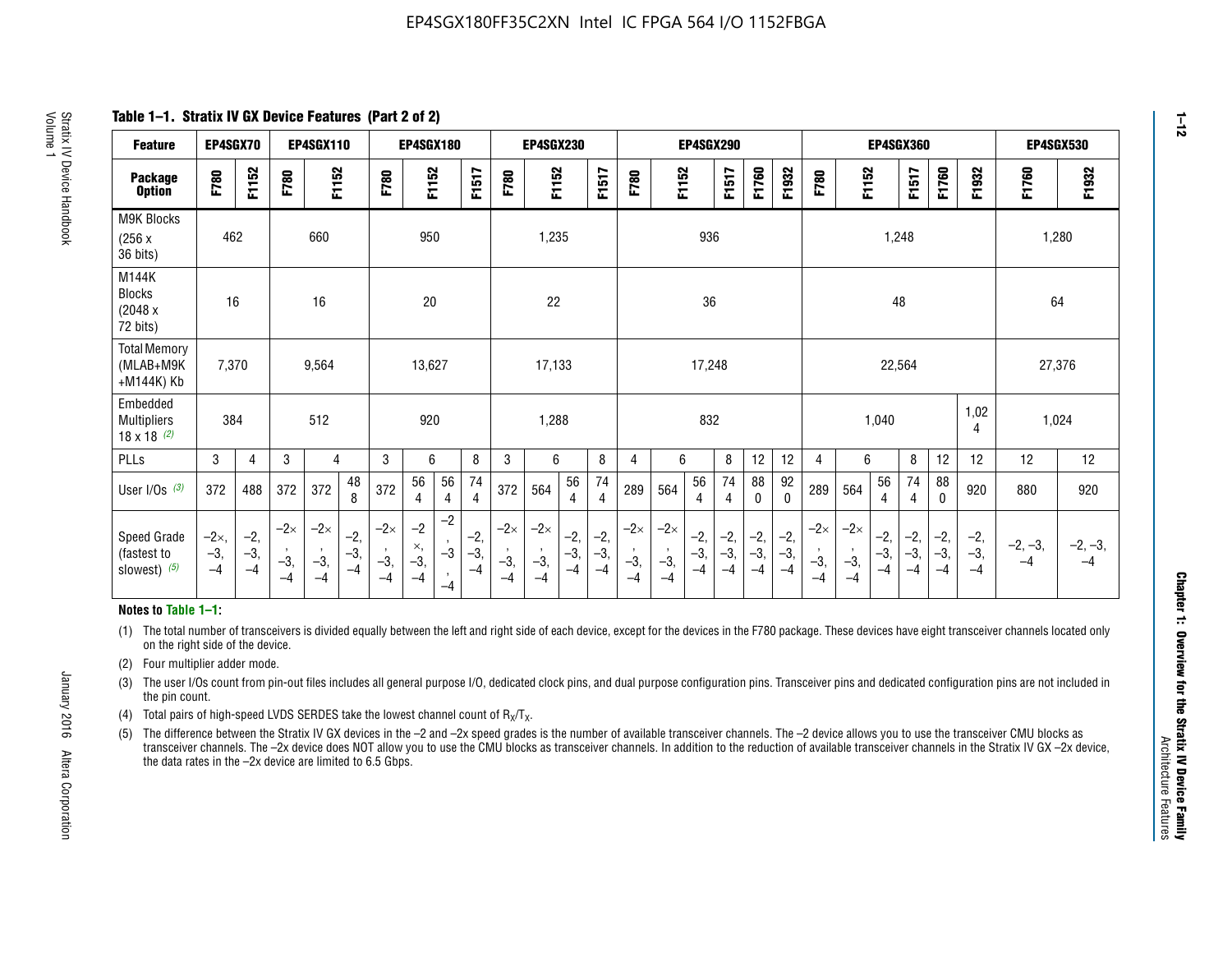Table 1–2 lists the Stratix IV GX device package options.

#### **Table 1–2. Stratix IV GX Device Package Options** *(1)***,** *(2)*

| <b>Device</b> | (29 mm x 29 mm) $(6)$ | <b>F780</b>          | F1152<br>$(35 \, \text{mm} \times 35 \, \text{mm})$<br>(6) |             | <b>F1152</b><br>$(35$ mm x 35 mm) $(5)$ , $(7)$ | F1517<br>(40 mm x 40 mm)<br>$(5)$ $(7)$ | <b>F1760</b><br>$(42.5 \text{ mm} \times 42.5 \text{ mm})$<br>W | F1932<br>$(45 \, \text{mm} \times 45 \, \text{mm})$<br>$\boldsymbol{v}$ |
|---------------|-----------------------|----------------------|------------------------------------------------------------|-------------|-------------------------------------------------|-----------------------------------------|-----------------------------------------------------------------|-------------------------------------------------------------------------|
| EP4SGX70      | DF <sub>29</sub>      |                      |                                                            | <b>HF35</b> |                                                 |                                         |                                                                 |                                                                         |
| EP4SGX110     | <b>DF29</b>           |                      | FF35                                                       | <b>HF35</b> |                                                 |                                         |                                                                 |                                                                         |
| EP4SGX180     | DF29                  |                      | FF35                                                       |             | <b>HF35</b>                                     | KF40                                    |                                                                 |                                                                         |
| EP4SGX230     | <b>DF29</b>           |                      | FF35                                                       |             | <b>HF35</b>                                     | KF40                                    |                                                                 |                                                                         |
| EP4SGX290     |                       | FH29 $(3)$           | FF35                                                       |             | <b>HF35</b>                                     | KF40                                    | KF43                                                            | <b>NF45</b>                                                             |
| EP4SGX360     |                       | 'FH29 <sup>(3)</sup> | FF35                                                       |             | <b>HF35</b>                                     | KF40                                    | KF43                                                            | <b>NF45</b>                                                             |
| EP4SGX530     |                       |                      |                                                            |             | HH35 $(4)$                                      | KH40 (4)                                | KF43                                                            | <b>NF45</b>                                                             |

#### **Notes to Table 1–2:**

(1) Device packages in the same column and marked under the same arrow sign have vertical migration capability.

(2) Use the Pin Migration Viewer in the Pin Planner to verify the pin migration compatibility when migrating devices. For more information, refer to *[I/O Management](http://www.altera.com/literature/hb/qts/qts_qii52013.pdf)* in the *Quartus II Handbook, Volume 2*.

(3) The 780-pin EP4SGX290 and EP4SGX360 devices are available only in 33 mm x 33 mm Hybrid flip chip package.

(4) The 1152-pin and 1517-pin EP4SGX530 devices are available only in 42.5 mm x 42.5 mm Hybrid flip chip packages.

(5) When migrating between hybrid and flip chip packages, there is an additional keep-out area. For more information, refer to the *[Package Information Datasheet for Altera Devices](http://www.altera.com/literature/ds/dspkg.pdf)*.

(6) Devices listed in this column are available in –2x, –3, and –4 speed grades. These devices do not have on-package decoupling capacitors.

(7) Devices listed in this column are available in –2, –3, and –4 speed grades. These devices have on-package decoupling capacitors. For more information about on-package decoupling capacitor value in each device, refer to Table 1–3.

 $\mathbb{L}$ s On-package decoupling reduces the need for on-board or PCB decoupling capacitors by satisfying the transient current requirements at higher frequencies. The *[Power Delivery Network](http://www.altera.com/literature/ug/pdn_tool_stxiv.zip)* design tool for Stratix IV devices accounts for the on-package decoupling and reflects the reduced requirements for PCB decoupling capacitors.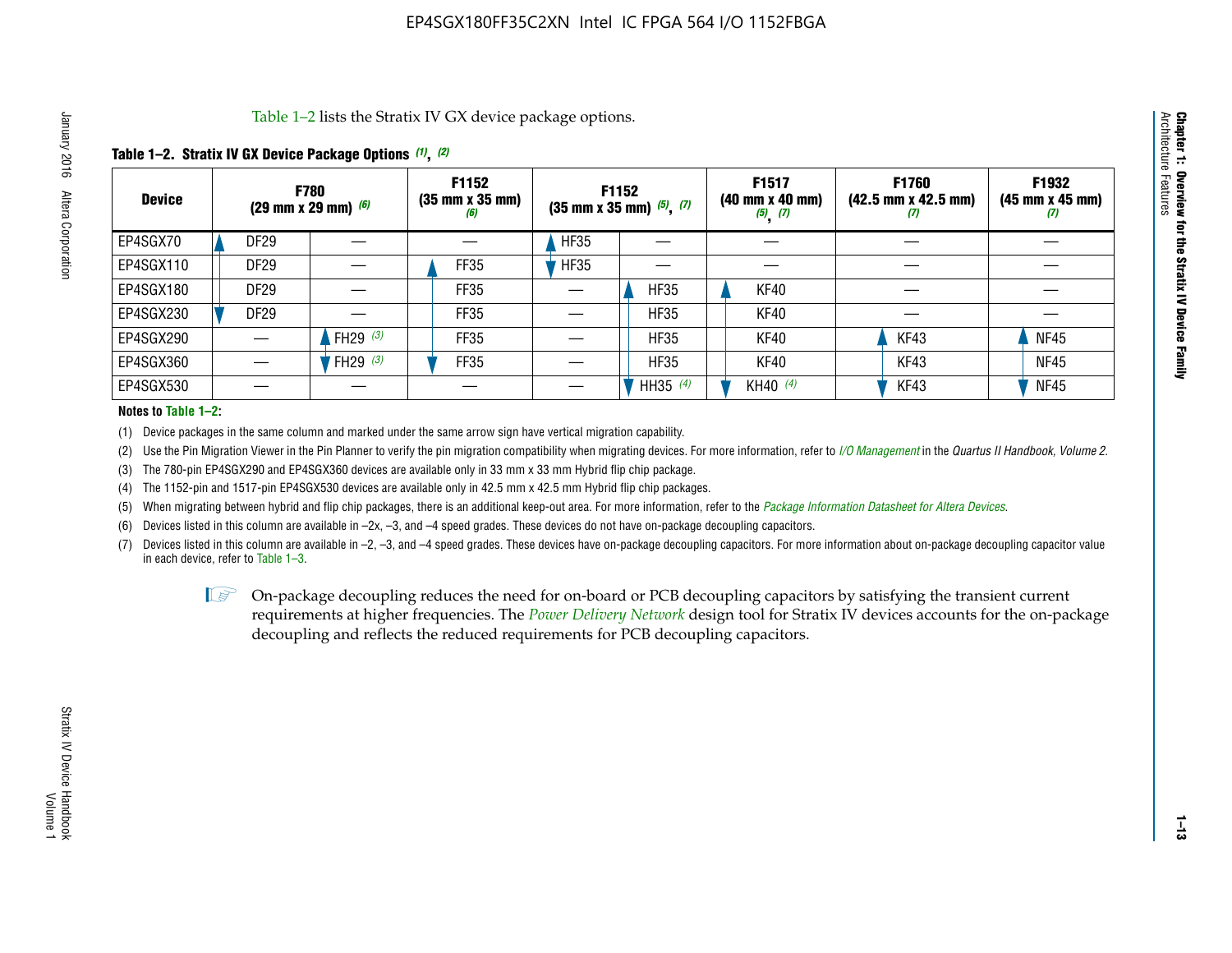|  | Table 1-3. Stratix IV GX Device On-Package Decoupling Information (1) |  |
|--|-----------------------------------------------------------------------|--|
|--|-----------------------------------------------------------------------|--|

| <b>Ordering Information</b> |                     | <b>V<sub>cc</sub></b>               | $V_{CGI0}$           | V <sub>CCL GXB</sub>         | V <sub>CCA_L/R</sub> | $V_{CCT}$ and $V_{CCR}$ (Shared)                 |
|-----------------------------|---------------------|-------------------------------------|----------------------|------------------------------|----------------------|--------------------------------------------------|
| EP4SGX70                    | <b>HF35</b>         | $2\times1$ uF + $2\times470$ nF     | 10nF per bank $(2)$  | 100nF per transceiver block  | 100 <sub>n</sub> F   | $1 \times 470$ nF + $1 \times 47$ nF per side    |
| EP4SGX110                   | <b>HF35</b>         | $2\times1$ uF + $2\times470$ nF     | 10nF per bank $(2)$  | 100nF per transceiver block  | 100 <sub>nF</sub>    | $1 \times 470$ nF + $1 \times 47$ nF per side    |
| EP4SGX180                   | <b>HF35</b><br>KF40 | $2\times1$ uF + $2\times470$ nF     | 10nF per bank $(2)$  | 100nF per transceiver block  | 100 <sub>n</sub> F   | $1 \times 470$ nF + $1 \times 47$ nF per side    |
| EP4SGX230                   | <b>HF35</b><br>KF40 | $2 \times 1$ uF + $2 \times 470$ nF | 10 nF per bank $(2)$ | 100 nF per transceiver block | 100 nF               | $1 \times 470$ nF + $1 \times 47$ nF<br>per side |
|                             | <b>HF35</b>         |                                     |                      |                              |                      |                                                  |
| EP4SGX290                   | KF40                |                                     | 10 nF per bank $(2)$ | 100 nF per transceiver block | 100 <sub>n</sub> F   | $1 \times 470$ nF + $1 \times 47$ nF             |
|                             | KF43                | $4 \times 1$ uF + $4 \times 470$ nF |                      |                              |                      | per side                                         |
|                             | <b>NF45</b>         |                                     |                      |                              |                      |                                                  |
|                             | <b>HF35</b>         |                                     |                      |                              |                      |                                                  |
| EP4SGX360                   | KF40                | $4 \times 1$ uF + $4 \times 470$ nF |                      |                              | 100 nF               | $1 \times 470$ nF + $1 \times 47$ nF             |
|                             | KF43                |                                     | 10 nF per bank $(2)$ | 100 nF per transceiver block |                      | per side                                         |
|                             | <b>NF45</b>         |                                     |                      |                              |                      |                                                  |
|                             | <b>HH35</b>         |                                     |                      |                              |                      |                                                  |
|                             | <b>KH40</b>         |                                     |                      |                              |                      | $1 \times 470$ nF + $1 \times 47$ nF             |
| EP4SGX530                   | KF43                | $4 \times 1$ uF + $4 \times 470$ nF | 10 nF per bank $(2)$ | 100 nF per transceiver block | 100 nF               | per side                                         |
|                             | <b>NF45</b>         |                                     |                      |                              |                      |                                                  |

**Notes to Table 1–3:**

(1) Table 1-3 refers to production devices on-package decoupling. For more information about decoupling design of engineering sample (ES) devices, contact [Altera Technical Support](http://mysupport.altera.com/eservice/login.asp).

(2) For I/O banks  $3(*)$ ,  $4(*)$ ,  $7(*)$ , and  $8(*)$  only. There is no OPD for I/O bank  $1(*)$ ,  $2(*)$ ,  $5(*)$ , and  $6(*)$ .

**1–14**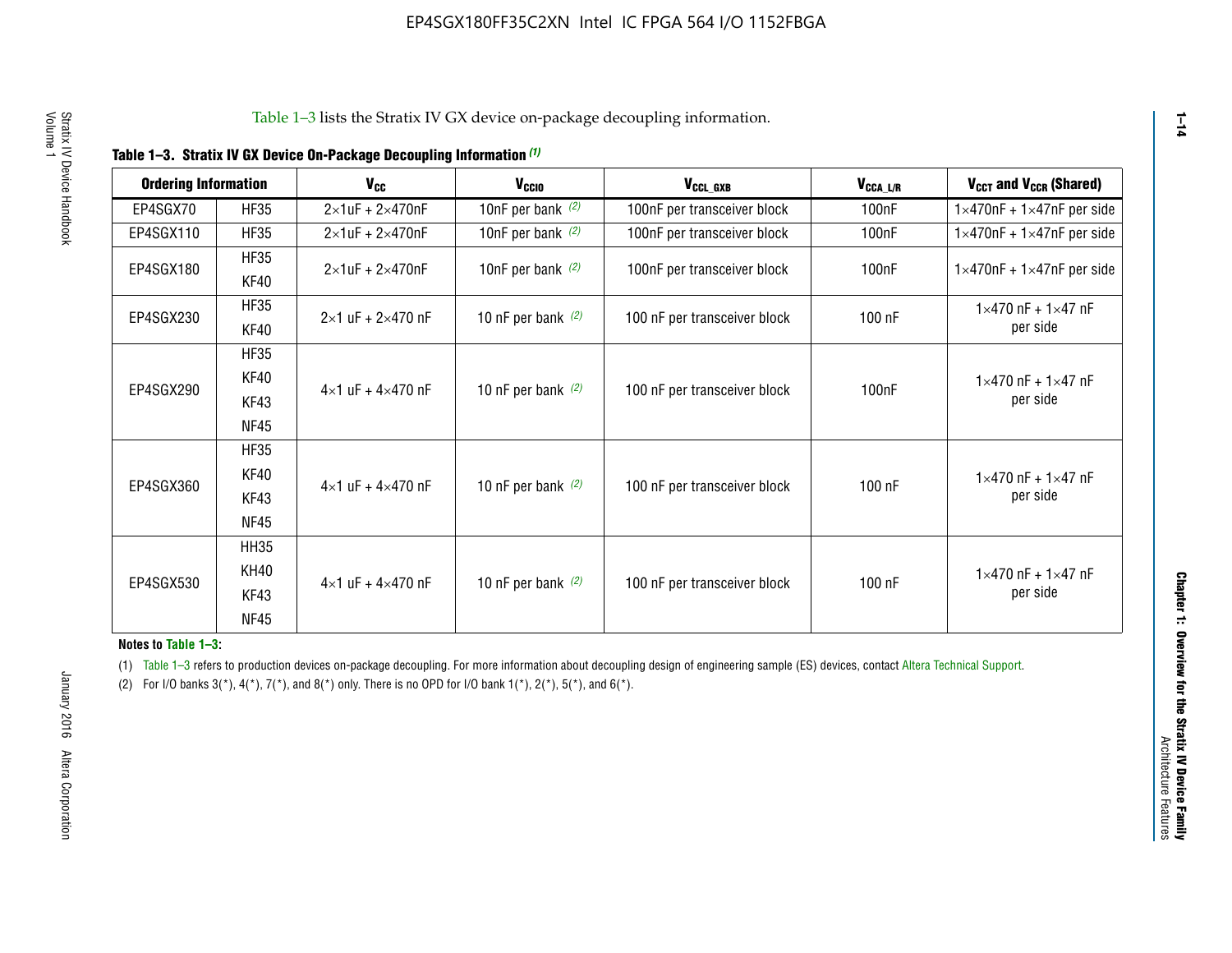#### Table 1–4 lists the Stratix IV E device features.

#### **Table 1–4. Stratix IV E Device Features**

| <b>Feature</b>                                      | <b>EP4SE230</b> |     | <b>EP4SE360</b>                        |              | <b>EP4SE530</b> |              |          | <b>EP4SE820</b> |            |
|-----------------------------------------------------|-----------------|-----|----------------------------------------|--------------|-----------------|--------------|----------|-----------------|------------|
| Package Pin Count                                   | 780             | 780 | 1152                                   | 1152         | 1517            | 1760         | 1152     | 1517            | 1760       |
| ALMs                                                | 91,200          |     | 141,440                                |              | 212,480         |              |          | 325,220         |            |
| LEs                                                 | 228,000         |     | 353,600                                |              | 531,200         |              |          | 813,050         |            |
| High-Speed LVDS<br>SERDES (up to<br>1.6 Gbps) $(1)$ | 56              | 56  | 88                                     | 88           | 112             | 112          | 88       | 112             | 132        |
| SPI-4.2 Links                                       | 3               | 3   | 4                                      | 4            |                 | 6            | 4        | 6               | 6          |
| <b>M9K Blocks</b><br>(256 x 36 bits)                | 1,235           |     | 1,248                                  |              | 1,280           |              |          | 1610            |            |
| M144K Blocks<br>(2048 x 72 bits)                    | 22              |     | 48                                     |              | 64              |              |          | 60              |            |
| <b>Total Memory</b><br>$(MLAB+M9K+$<br>M144K) Kb    | 17,133          |     | 22,564                                 |              | 27,376          |              |          | 33,294          |            |
| <b>Embedded Multipliers</b><br>$(18 \times 18)$ (2) | 1,288           |     | 1,040                                  |              | 1,024           |              |          | 960             |            |
| PLLs                                                | 4               | 4   | 8                                      | 8            | 12              | 12           | 8        | 12              | 12         |
| User I/Os $(3)$                                     | 488             | 488 | 744                                    | 744          | 976             | 976          | 744(4)   | 976 (4)         | 1120 $(4)$ |
| Speed Grade<br>(fastest to slowest)                 |                 |     | $-2, -3, -4$ $-2, -3, -4$ $-2, -3, -4$ | $-2, -3, -4$ | $-2, -3, -4$    | $-2, -3, -4$ | $-3, -4$ | $-3, -4$        | $-3, -4$   |

#### **Notes to Table 1–4:**

(1) The user I/O count from the pin-out files include all general purpose I/Os, dedicated clock pins, and dual purpose configuration pins. Transceiver pins and dedicated configuration pins are not included in the pin count.

(2) Four multiplier adder mode.

(3) Total pairs of high-speed LVDS SERDES take the lowest channel count of  $R_X/T_X$ .

(4) This data is preliminary.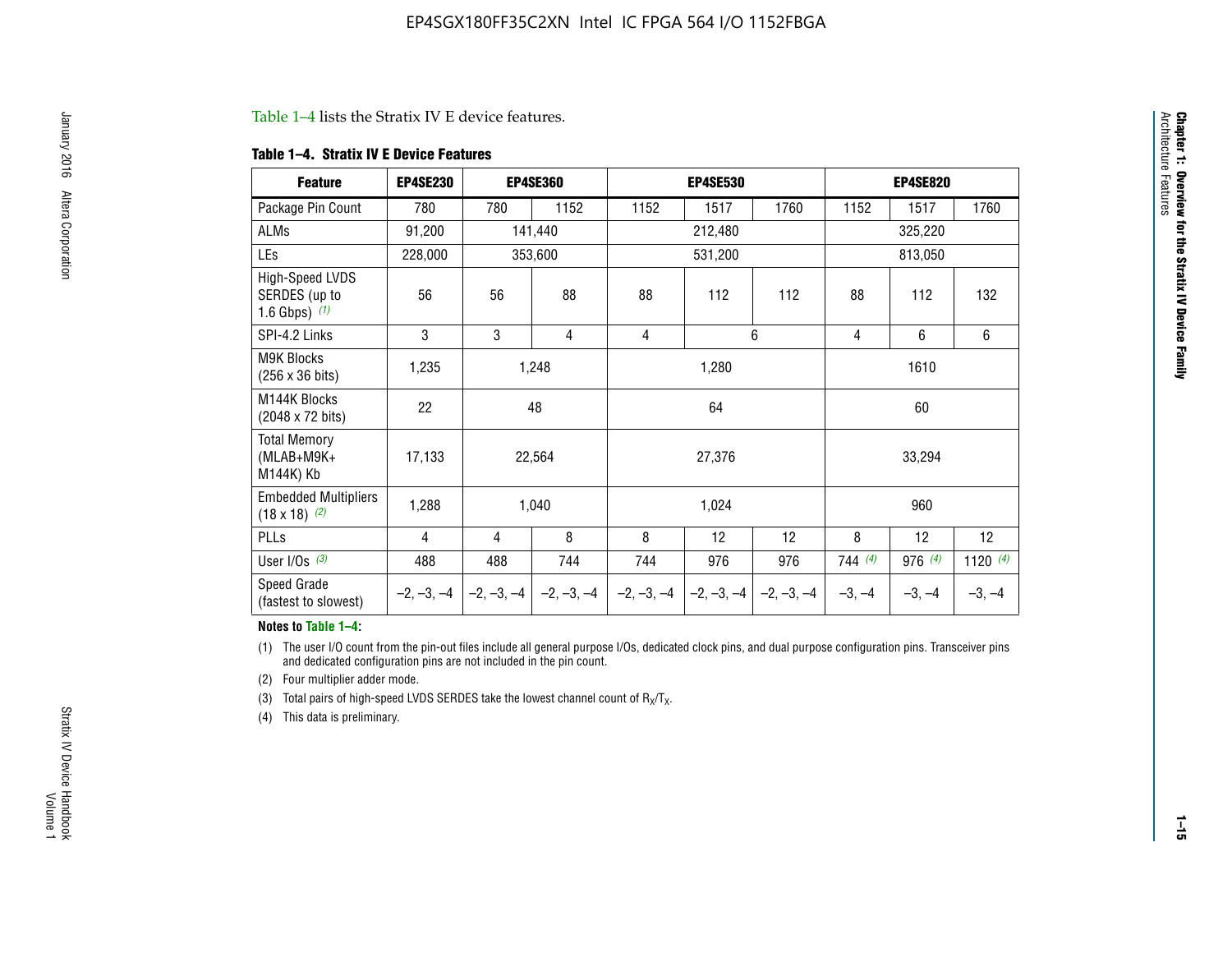Table 1–5 summarizes the Stratix IV E device package options.

| <b>Device</b> | <b>F780</b><br>$(29 \text{ mm} \times 29 \text{ mm})$ $(5)$ , $(6)$ | F1152<br>$(35 \text{ mm} \times 35 \text{ mm})$ $(5)$ $(7)$ | F <sub>1517</sub><br>$(40 \text{ mm} \times 40 \text{ mm})$ (7) | <b>F1760</b><br>$(42.5$ mm x 42.5 mm) $(7)$ |  |  |
|---------------|---------------------------------------------------------------------|-------------------------------------------------------------|-----------------------------------------------------------------|---------------------------------------------|--|--|
| EP4SE230      | F <sub>29</sub>                                                     |                                                             |                                                                 |                                             |  |  |
| EP4SE360      | H29 $(3)$                                                           | F35                                                         |                                                                 |                                             |  |  |
| EP4SE530      |                                                                     | H35 $(4)$                                                   | H40 $(4)$                                                       | F43                                         |  |  |
| EP4SE820      |                                                                     | H35 $(4)$                                                   | H40 $(4)$                                                       | F43                                         |  |  |

**Table 1–5. Stratix IV E Device Package Options** *(1)***,** *(2)*

#### **Notes to Table 1–5:**

(1) Device packages in the same column and marked under the same arrow sign have vertical migration capability.

(2) Use the Pin Migration Viewer in the Pin Planner to verify the pin migration compatibility when migrating devices. For more information, refer to *[I/O Management](http://www.altera.com/literature/hb/qts/qts_qii52013.pdf)* in the *Quartus II Handbook, Volume 2*.

(3) The 780-pin EP4SE360 device is available only in the 33 mm x 33 mm Hybrid flip chip package.

(4) The 1152-pin and 1517-pin for EP4SE530 and EP4SE820 devices are available only in the 42.5 mm x 42.5 mm Hybrid flip chip package.

(5) When migrating between hybrid and flip chip packages, there is an additional keep-out area. For more information, refer to the *[Package](http://www.altera.com/literature/ds/dspkg.pdf)  [Information Datasheet for Altera Devices](http://www.altera.com/literature/ds/dspkg.pdf)*.

(6) Devices listed in this column do not have on-package decoupling capacitors.

(7) Devices listed in this column have on-package decoupling capacitors. For more information about on-package decoupling capacitor value for each device, refer to Table 1–6.

Table 1–6 lists the Stratix IV E on-package decoupling information.

| Table 1–6. Stratix IV E Device On-Package Decoupling Information (1) |  |  |  |  |  |
|----------------------------------------------------------------------|--|--|--|--|--|
|----------------------------------------------------------------------|--|--|--|--|--|

|          | <b>Ordering Information</b> | V <sub>cc</sub>                     | <b>V<sub>CCIO</sub></b> |
|----------|-----------------------------|-------------------------------------|-------------------------|
| EP4SE360 | F <sub>35</sub>             | $4 \times 1$ uF + $4 \times 470$ nF | 10 nF per bank          |
|          | H35                         |                                     |                         |
| EP4SE530 | H40                         | $4\times1$ uF + $4\times470$ nF     | 10 nF per bank          |
|          | F43                         |                                     |                         |
|          | H35                         |                                     |                         |
| EP4SE820 | H40                         | $4\times1$ uF + $4\times470$ nF     | 10 nF per bank          |
|          | F43                         |                                     |                         |

**Note to Table 1–6:**

(1) Table 1–6 refers to production devices on-package decoupling. For more information about decoupling design of engineering sample (ES) devices, contact [Altera Technical Support](http://mysupport.altera.com/eservice/login.asp).

Table 1–7 lists the Stratix IV GT device features.

| <b>Feature</b>                       | <b>EP4S40G2</b> | <b>EP4S40G5</b> | <b>EP4S100G2</b> | <b>EP4S100G3</b> | <b>EP4S100G4</b> |      | <b>EP4S100G5</b> |
|--------------------------------------|-----------------|-----------------|------------------|------------------|------------------|------|------------------|
| Package Pin Count                    | 1517            | 1517            | 1517             | 1932             | 1932             | 1517 | 1932             |
| <b>ALMs</b>                          | 91,200          | 212,480         | 91,200           | 116,480          | 141,440          |      | 212.480          |
| LEs                                  | 228,000         | 531,200         | 228,000          | 291,200          | 353,600          |      | 531,200          |
| <b>Total Transceiver</b><br>Channels | 36              | 36              | 36               | 48               | 48               | 36   | 48               |

**Table 1–7. Stratix IV GT Device Features (Part 1 of 2)**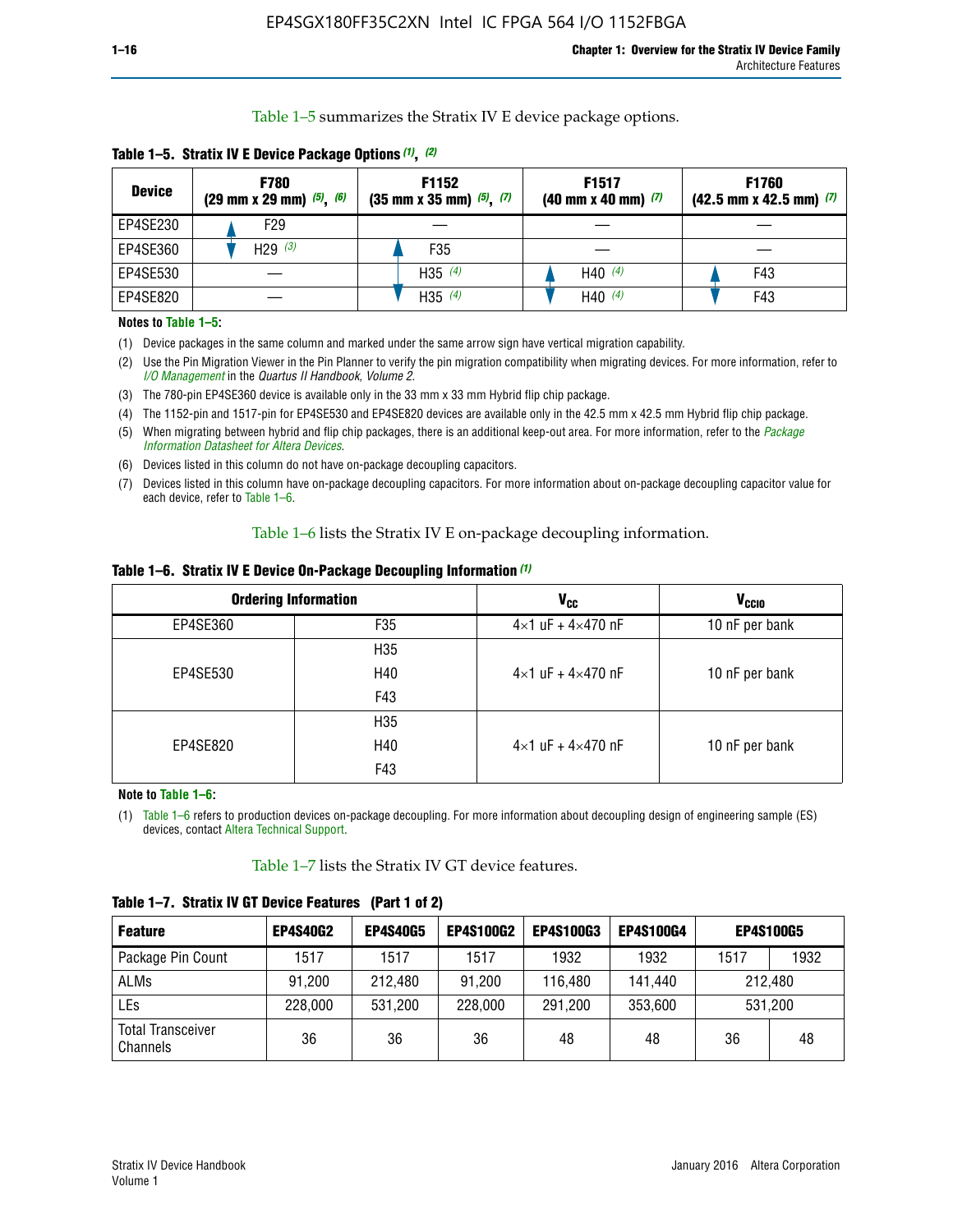#### **Table 1–7. Stratix IV GT Device Features (Part 2 of 2)**

| <b>Feature</b>                                                              | <b>EP4S40G2</b> | <b>EP4S40G5</b> | <b>EP4S100G2</b> | <b>EP4S100G3</b> | <b>EP4S100G4</b> |                | <b>EP4S100G5</b>          |
|-----------------------------------------------------------------------------|-----------------|-----------------|------------------|------------------|------------------|----------------|---------------------------|
| 10G Transceiver<br>Channels<br>(600 Mbps - 11.3 Gbps<br>with PMA + PCS)     | 12              | 12              | 24               | 24               | 24               | 24             | 32                        |
| 8G Transceiver<br>Channels<br>(600 Mbps - 8.5 Gbps<br>with PMA + PCS) $(1)$ | 12              | 12              | $\pmb{0}$        | 8                | 8                | $\mathbf 0$    | $\mathbf 0$               |
| PMA-only CMU<br>Channels<br>(600 Mbps- 6.5 Gbps)                            | 12              | 12              | 12               | 16               | 16               | 12             | 16                        |
| PCIe hard IP Blocks                                                         | $\overline{2}$  | $\overline{2}$  | $\overline{2}$   | $\overline{4}$   | $\overline{4}$   | $\overline{2}$ | $\overline{4}$            |
| <b>High-Speed LVDS</b><br><b>SERDES</b><br>(up to 1.6 Gbps) $(2)$           | 46              | 46              | 46               | 47               | 47               | 46             | 47                        |
| SP1-4.2 Links                                                               | $\overline{2}$  | $\overline{2}$  | $\overline{2}$   | $\overline{2}$   | $\overline{2}$   | $\overline{2}$ | $\overline{2}$            |
| <b>M9K Blocks</b><br>(256 x 36 bits)                                        | 1,235           | 1,280           | 1,235            | 936              | 1,248            |                | 1,280                     |
| M144K Blocks<br>(2048 x 72 bits)                                            | 22              | 64              | 22               | 36               | 48               |                | 64                        |
| Total Memory (MLAB +<br>M9K + M144K) Kb                                     | 17,133          | 27,376          | 17,133           | 17,248           | 22,564           |                | 27,376                    |
| <b>Embedded Multipliers</b><br>$18 \times 18^{(3)}$                         | 1,288           | 1,024           | 1,288            | 832              | 1,024            | 1,024          |                           |
| <b>PLLs</b>                                                                 | 8               | 8               | 8                | 12               | 12               | 8              | 12                        |
| User I/Os $(4)$ , $(5)$                                                     | 654             | 654             | 654              | 781              | 781              | 654            | 781                       |
| Speed Grade<br>(fastest to slowest)                                         | $-1, -2, -3$    | $-1, -2, -3$    | $-1, -2, -3$     | $-1, -2, -3$     | $-1, -2, -3$     |                | $-1, -2, -3$ $-1, -2, -3$ |

**Notes to Table 1–7:**

(1) You can configure all 10G transceiver channels as 8G transceiver channels. For example, the EP4S40G2F40 device has twenty-four 8G transceiver channels and the EP4S100G5F45 device has thirty-two 8G transceiver channels.

(2) Total pairs of high-speed LVDS SERDES take the lowest channel count of  $R_X/T_X$ .

(3) Four multiplier adder mode.

(4) The user I/O count from the pin-out files include all general purpose I/Os, dedicated clock pins, and dual purpose configuration pins. Transceiver pins and dedicated configuration pins are not included in the pin count.

(5) This data is preliminary.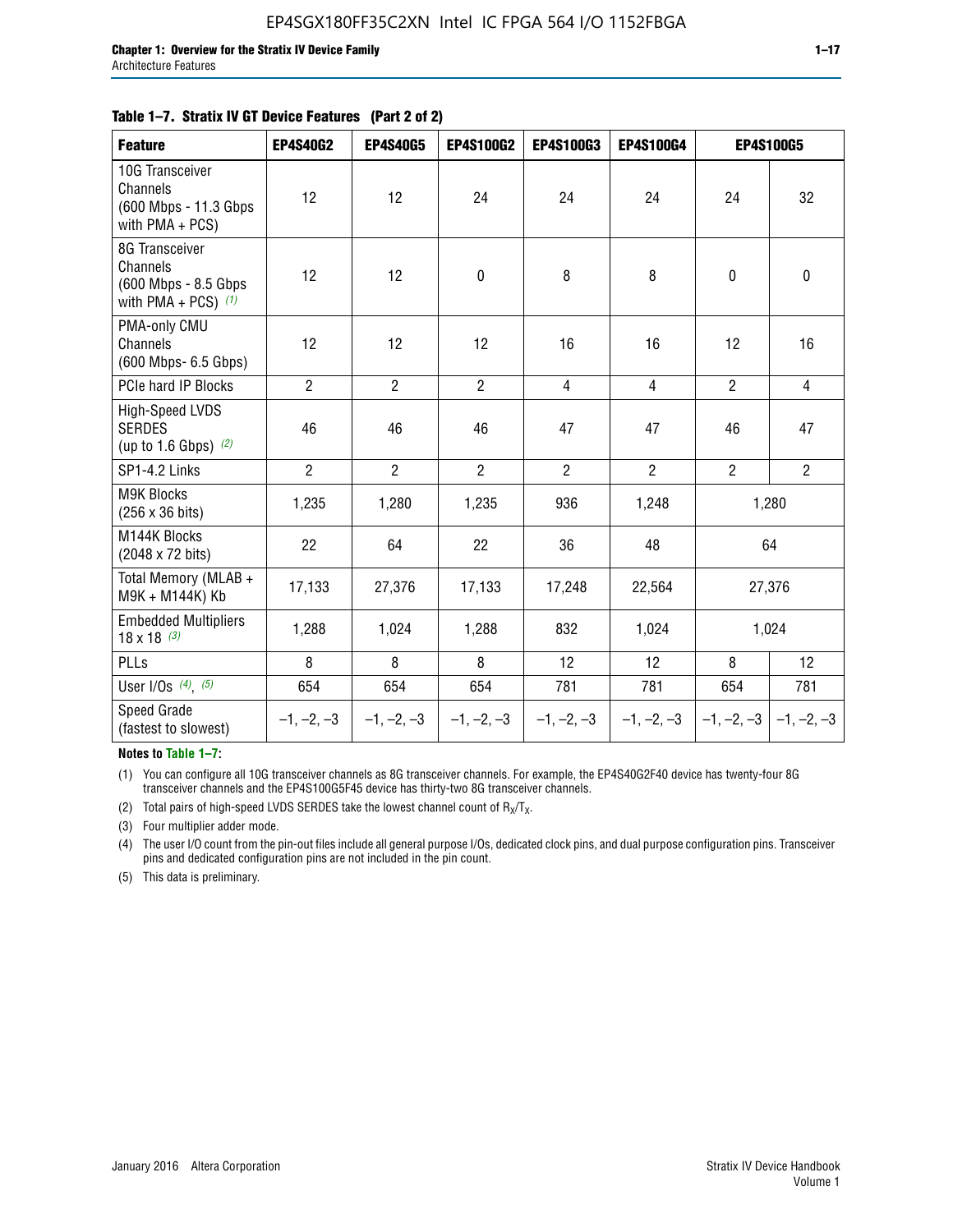Table 1–8 lists the resource counts for the Stratix IV GT devices.

|  | Table 1-8. Stratix IV GT Device Package Options (1), (2) |  |  |  |  |  |
|--|----------------------------------------------------------|--|--|--|--|--|
|--|----------------------------------------------------------|--|--|--|--|--|

| <b>Device</b>                      | <b>1517 Pin</b><br>$(40 \text{ mm} \times 40 \text{ mm})$ $(3)$ | <b>1932 Pin</b><br>(45 mm x 45 mm) |  |
|------------------------------------|-----------------------------------------------------------------|------------------------------------|--|
| <b>Stratix IV GT 40 G Devices</b>  |                                                                 |                                    |  |
| EP4S40G2                           | F40                                                             |                                    |  |
| EP4S40G5                           | H40 $(4)$ , $(5)$                                               |                                    |  |
| <b>Stratix IV GT 100 G Devices</b> |                                                                 |                                    |  |
| EP4S100G2                          | F40                                                             |                                    |  |
| EP4S100G3                          |                                                                 | F45                                |  |
| EP4S100G4                          |                                                                 | F45                                |  |
| EP4S100G5                          | $(4)$ ,<br>(5)<br>H40                                           | F45                                |  |

#### **Notes to Table 1–8:**

(1) This table represents pin compatability; however, it does not include hard IP block placement compatability.

- (2) Devices under the same arrow sign have vertical migration capability.
- (3) When migrating between hybrid and flip chip packages, there is an additional keep-out area. For more information, refer to the *[Altera Device Package Information Data Sheet](http://www.altera.com/literature/ds/dspkg.pdf)*.
- (4) EP4S40G5 and EP4S100G5 devices with 1517 pin-count are only available in 42.5-mm x 42.5-mm Hybrid flip chip packages.
- (5) If you are using the hard IP block, migration is not possible.

Table 1–9 lists the Stratix IV GT on-package decoupling information.

**Table 1–9. Stratix IV GT Device On-Package Decoupling Information** *(1)*

| <b>Ordering</b><br><b>Information</b> | Vcc                                 | <b>V<sub>CCIO</sub></b> | V <sub>CCL GXB</sub>            | V <sub>CCA L/R</sub> | V <sub>CCT L/R</sub> | V <sub>CCR_L/R</sub> |
|---------------------------------------|-------------------------------------|-------------------------|---------------------------------|----------------------|----------------------|----------------------|
| EP4S40G2F40                           | $2 \times 1$ uF + $2 \times 470$ nF | 10 nF per bank $(2)$    | 100 nF per<br>transceiver block | $100$ nF             | $100$ nF             | 100 nF               |
| EP4S100G2F40                          |                                     |                         |                                 |                      |                      |                      |
| EP4S100G3F45                          |                                     | 10 nF per bank $(2)$    | 100 nF per<br>transceiver block | $100$ nF             | $100$ nF             | $100$ nF             |
| EP4S100G4F45                          |                                     |                         |                                 |                      |                      |                      |
| EP4S40G5H40                           | $4\times1$ uF + $4\times470$ nF     |                         |                                 |                      |                      |                      |
| EP4S100G5H40                          |                                     |                         |                                 |                      |                      |                      |
| EP4S100G5F45                          |                                     |                         |                                 |                      |                      |                      |

**Notes to Table 1–9:**

(1) Table 1–9 refers to production devices on-package decoupling. For more information about decoupling design of engineering sample (ES) devices, contact [Altera Technical Support](http://mysupport.altera.com/eservice/login.asp).

(2) For I/O banks  $3(*)$ ,  $4(*)$ ,  $7(*)$ , and  $8(*)$  only. There is no OPD for I/O bank  $1(*)$ ,  $2(*)$ ,  $5(*)$ , and  $6(*)$ .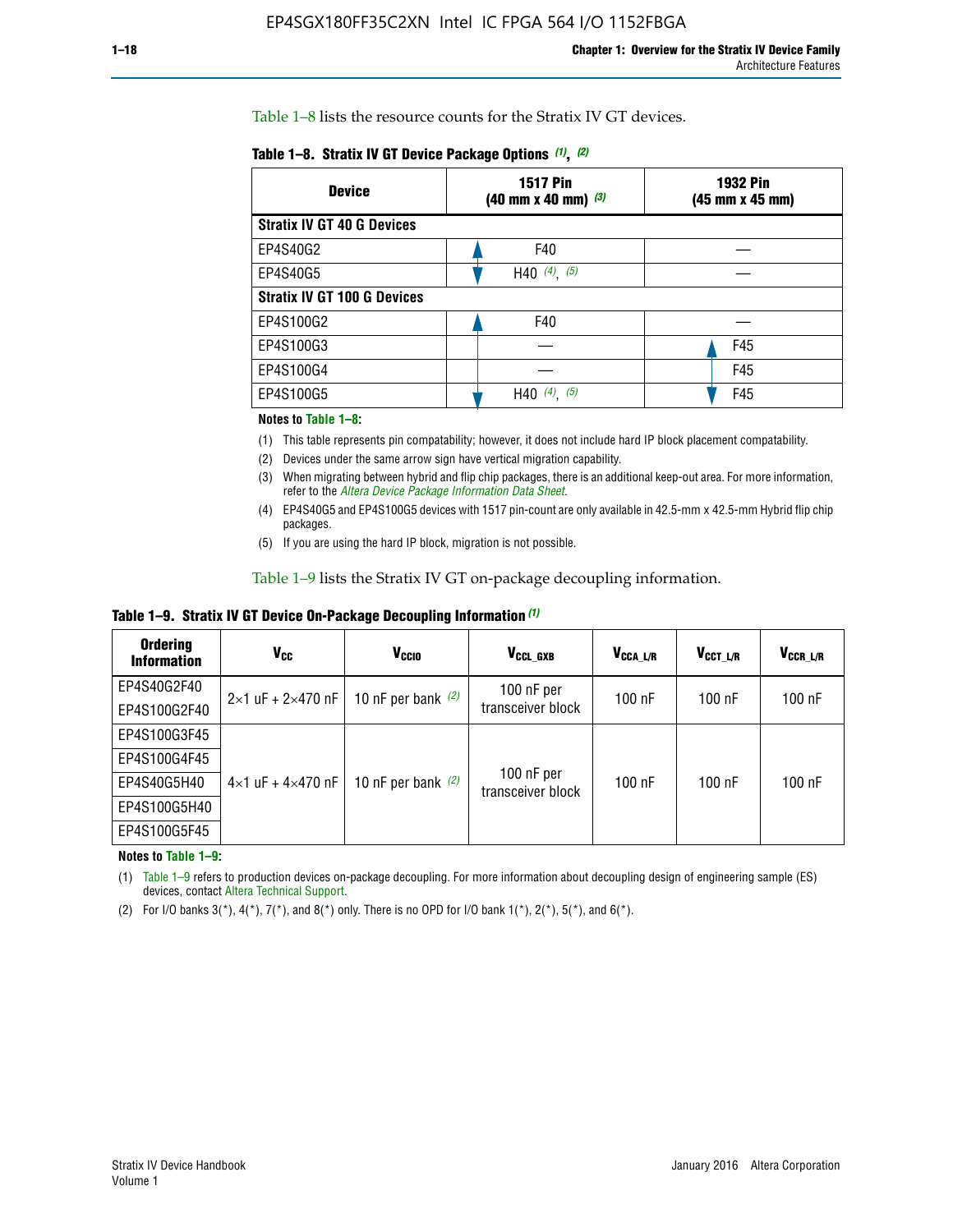# **Integrated Software Platform**

The Quartus II software provides an integrated environment for HDL and schematic design entry, compilation and logic synthesis, full simulation and advanced timing analysis, SignalTap II Logic Analyzer, and device configuration of Stratix IV designs. The Quartus II software provides the MegaWizard<sup> $M$ </sup> Plug-In Manager user interface to generate different functional blocks, such as memory, PLL, and digital signal processing logic. For transceivers, the Quartus II software provides the ALTGX MegaWizard Plug-In Manager interface that guides you through configuration of the transceiver based on your application requirements.

The Stratix IV GX and GT transceivers allow you to implement low-power and reliable high-speed serial interface applications with its fully reconfigurable hardware, optimal signal integrity, and integrated Quartus II software platform.

For more information about the QuarJanuary2016tus II software features, refer to the *[Quartus II Handbook](http://www.altera.com/literature/lit-qts.jsp)*.

# **Ordering Information**

This section describes the Stratix IV E, GT, and GX devices ordering information. Figure 1–4 shows the ordering codes for Stratix IV GX and E devices.



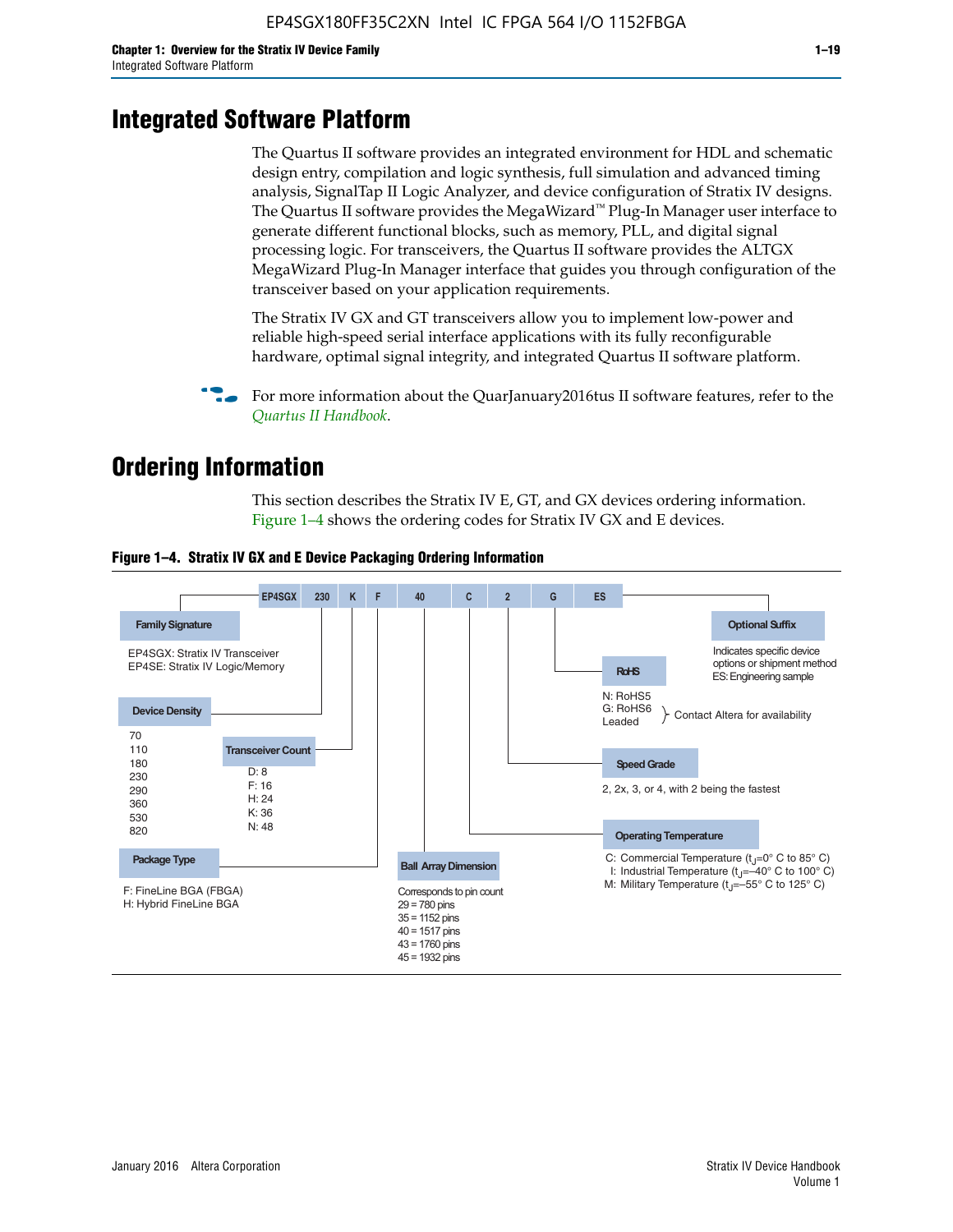Figure 1–5 shows the ordering codes for Stratix IV GT devices.

![](_page_20_Figure_3.jpeg)

![](_page_20_Figure_4.jpeg)

# **Document Revision History**

Table 1–10 lists the revision history for this chapter.

| <b>Date</b>       | Version | <b>Changes</b>                                         |
|-------------------|---------|--------------------------------------------------------|
| January 2016      | 3.5     | <b>Updated Figure 1–4 with new RoHS information</b>    |
| September 2012    | 3.4     | ■ Updated Table 1–1 to close FB $#30986$ .             |
|                   |         | Updated Table 1–2 and Table 1–5 to close FB $#31127$ . |
| June 2011         | 3.3     | Added military temperature to Figure 1–4.              |
| February 2011     | 3.2     | ■ Updated Table 1–7 and Table 1–8.                     |
|                   |         | $\blacksquare$ Applied new template.                   |
|                   |         | Minor text edits.                                      |
| <b>March 2010</b> | 3.1     | <b>Updated Table 1–1, Table 1–2, and Table 1–7.</b>    |
|                   |         | ■ Updated Figure $1-3$ .                               |
|                   |         | ■ Updated the "Stratix IV GT Devices" section.         |
|                   |         | Added two new references to the Introduction section.  |
|                   |         | Minor text edits.                                      |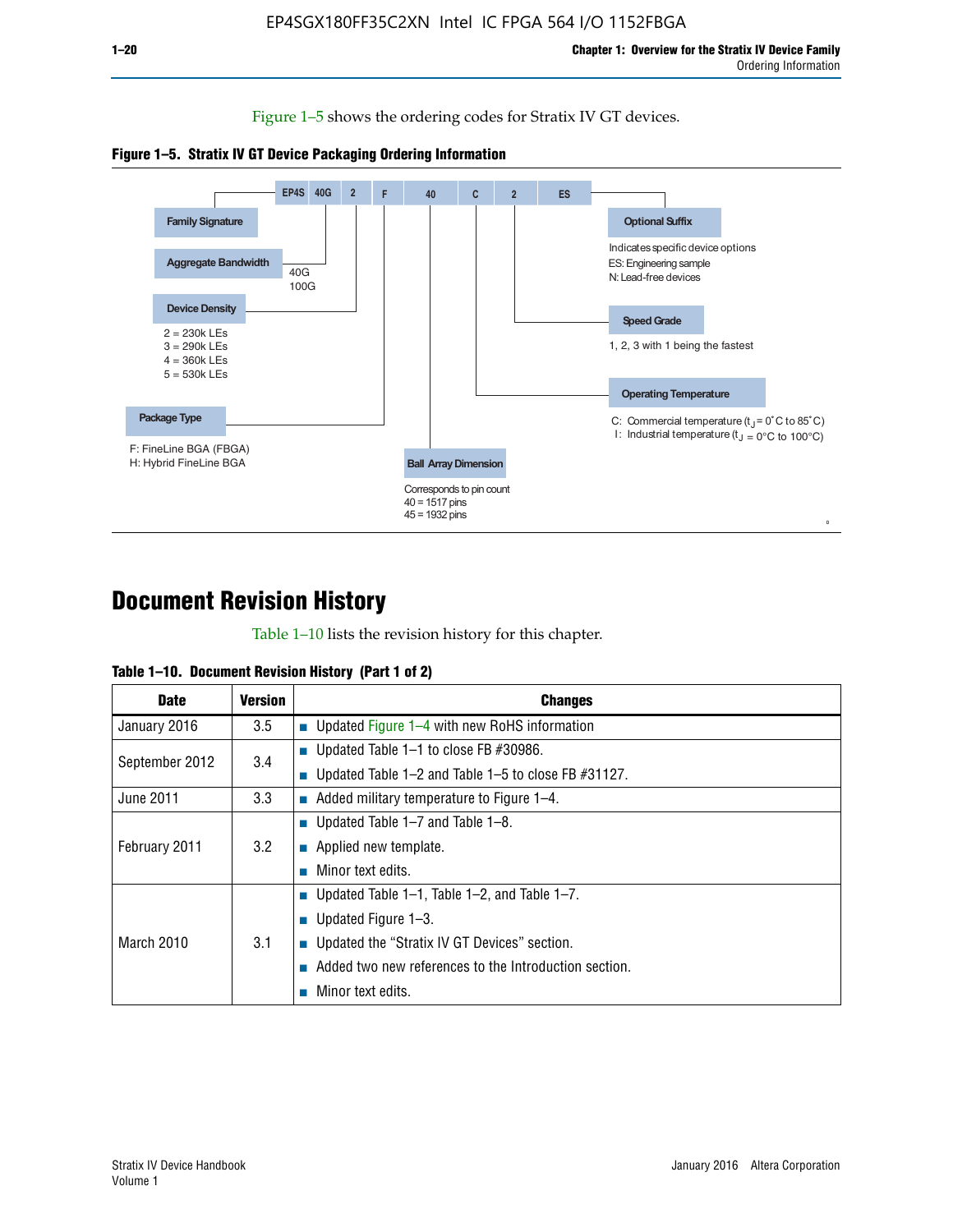#### **Table 1–10. Document Revision History (Part 2 of 2)**

| <b>Date</b>      | <b>Version</b> | <b>Changes</b>                                                                                                                                                                                                                                                                    |  |
|------------------|----------------|-----------------------------------------------------------------------------------------------------------------------------------------------------------------------------------------------------------------------------------------------------------------------------------|--|
|                  | 3.0            | ■ Updated the "Stratix IV Device Family Overview", "Feature Summary", "Stratix IV GT<br>Devices", "High-Speed Transceiver Features", "FPGA Fabric and I/O Features", "Highest<br>Aggregate Data Bandwidth", "System Integration", and "Integrated Software Platform"<br>sections. |  |
| November 2009    |                | $\blacksquare$ Added Table 1-3, Table 1-6, and Table 1-9.                                                                                                                                                                                                                         |  |
|                  |                | $\blacksquare$ Updated Table 1-1, Table 1-2, Table 1-4, Table 1-5, Table 1-7, and Table 1-8.                                                                                                                                                                                      |  |
|                  |                | ■ Updated Figure 1–3, Figure 1–4, and Figure 1–5.                                                                                                                                                                                                                                 |  |
|                  |                | $\blacksquare$ Minor text edits.                                                                                                                                                                                                                                                  |  |
| <b>June 2009</b> | 2.4            | $\blacksquare$ Updated Table 1-1.                                                                                                                                                                                                                                                 |  |
|                  |                | $\blacksquare$ Minor text edits.                                                                                                                                                                                                                                                  |  |
|                  | 2.3            | $\blacksquare$ Added Table 1–5, Table 1–6, and Figure 1–3.                                                                                                                                                                                                                        |  |
|                  |                | $\blacksquare$ Updated Figure 1-5.                                                                                                                                                                                                                                                |  |
| April 2009       |                | Updated Table $1-1$ , Table $1-2$ , Table $1-3$ , and Table $1-4$ .                                                                                                                                                                                                               |  |
|                  |                | ■ Updated "Introduction", "Feature Summary", "Stratix IV GX Devices", "Stratix IV GT<br>Devices", "Architecture Features", and "FPGA Fabric and I/O Features"                                                                                                                     |  |
| March 2009       | 2.2            | ■ Updated "Feature Summary", "Stratix IV GX Devices", "Stratix IV E Device", "Stratix IV<br>GT Devices", "Signal Integrity"                                                                                                                                                       |  |
|                  |                | Removed Tables 1-5 and 1-6                                                                                                                                                                                                                                                        |  |
|                  |                | $\blacksquare$ Updated Figure 1-4                                                                                                                                                                                                                                                 |  |
|                  |                | ■ Updated "Introduction", "Feature Summary", "Stratix IV Device Diagnostic Features",<br>"Signal Integrity", "Clock Networks", "High-Speed Differential I/O with DPA and Soft-<br>CDR", "System Integration", and "Ordering Information" sections.                                |  |
|                  |                | Added "Stratix IV GT 100G Devices" and "Stratix IV GT 100G Transceiver Bandwidth"<br>sections.                                                                                                                                                                                    |  |
| March 2009       | 2.1            | ■ Updated Table 1–1, Table 1–2, Table 1–3, and Table 1–4.                                                                                                                                                                                                                         |  |
|                  |                | $\blacksquare$ Added Table 1–5 and Table 1–6.                                                                                                                                                                                                                                     |  |
|                  |                | ■ Updated Figure 1–3 and Figure 1–4.                                                                                                                                                                                                                                              |  |
|                  |                | $\blacksquare$ Added Figure 1-5.                                                                                                                                                                                                                                                  |  |
|                  |                | Removed "Referenced Documents" section.                                                                                                                                                                                                                                           |  |
|                  | 2.0            | Updated "Feature Summary" on page 1-1.                                                                                                                                                                                                                                            |  |
| November 2008    |                | ■ Updated "Stratix IV Device Diagnostic Features" on page 1-7.                                                                                                                                                                                                                    |  |
|                  |                | Updated "FPGA Fabric and I/O Features" on page 1-8.                                                                                                                                                                                                                               |  |
|                  |                | $\blacksquare$ Updated Table 1-1.                                                                                                                                                                                                                                                 |  |
|                  |                | Updated Table 1-2.<br>П                                                                                                                                                                                                                                                           |  |
|                  |                | Updated "Table 1-5 shows the total number of transceivers available in the Stratix IV GT<br>Device." on page 1-15.                                                                                                                                                                |  |
| <b>July 2008</b> | 1.1            | Revised "Introduction".                                                                                                                                                                                                                                                           |  |
| May 2008         | 1.0            | Initial release.                                                                                                                                                                                                                                                                  |  |